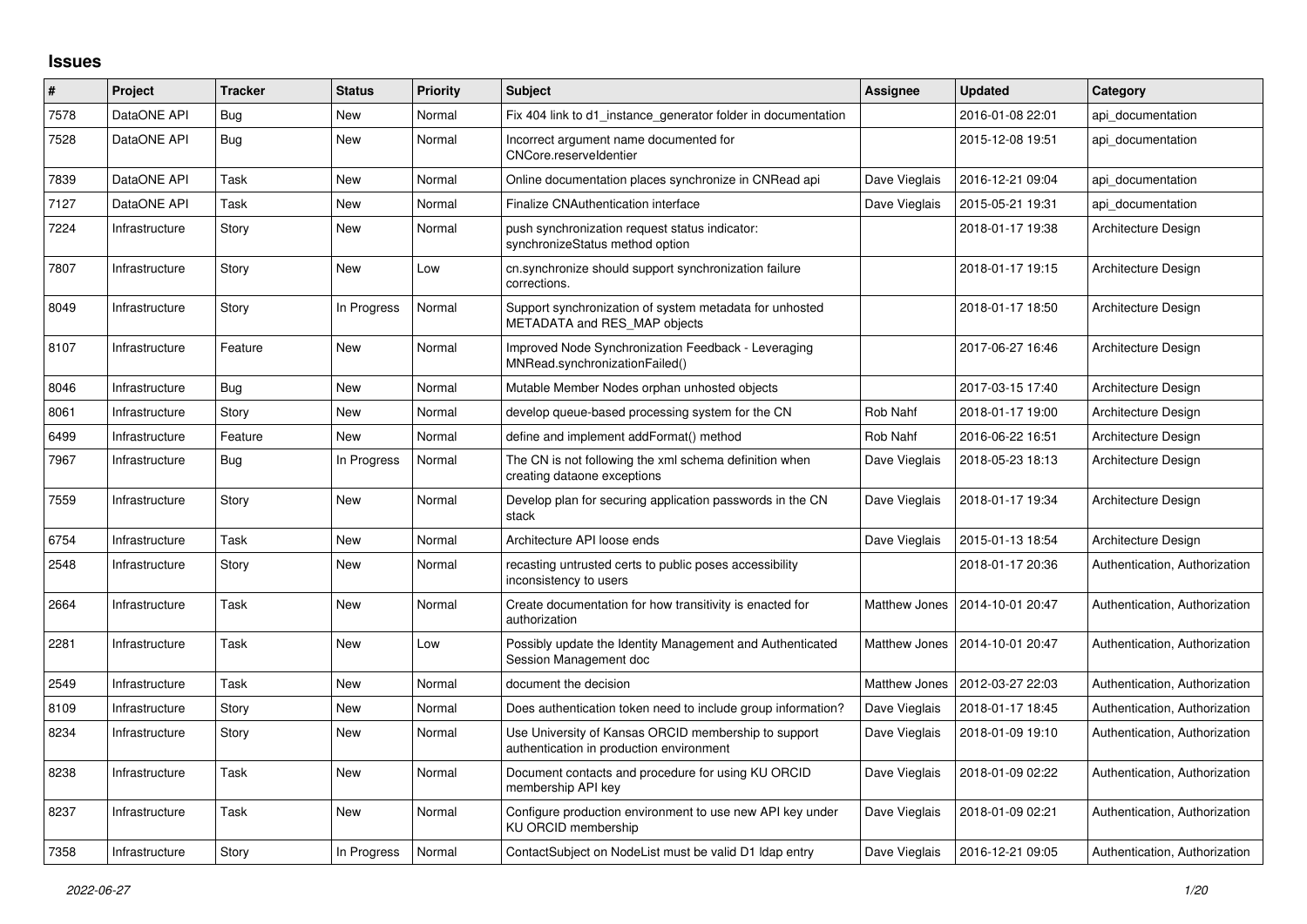| #    | Project        | <b>Tracker</b> | <b>Status</b> | <b>Priority</b> | <b>Subject</b>                                                                                                           | <b>Assignee</b>      | <b>Updated</b>   | Category                      |
|------|----------------|----------------|---------------|-----------------|--------------------------------------------------------------------------------------------------------------------------|----------------------|------------------|-------------------------------|
| 3891 | Infrastructure | Task           | New           | Normal          | review vulnerability to BREACH attacks                                                                                   | Dave Vieglais        | 2013-08-07 15:01 | Authentication, Authorization |
| 8740 | CN REST        | Bug            | <b>New</b>    | Normal          | CN resolve service returning 404 for some pids                                                                           |                      | 2019-01-22 18:41 | cn_metacat                    |
| 7918 | <b>CN REST</b> | Bug            | New           | Normal          | SEAD object only partially synchronized - missing<br>autogen.2016092916012224122 document from<br>/var/metacat/documents | Dave Vieglais        | 2016-10-21 18:00 | cn_metacat                    |
| 3768 | Infrastructure | Task           | New           | Normal          | Add canonical DataONE description paper to citing DataONE<br>web-page                                                    | Amber Budden         | 2013-05-16 22:20 | <b>Community Engagement</b>   |
| 6034 | Infrastructure | Task           | In Progress   | Normal          | d1_client_cli CCI 2.0 support                                                                                            | Roger Dahl           | 2014-08-11 16:23 | d1 client cli                 |
| 925  | Infrastructure | Task           | New           | Normal          | Test for correct response to invalid input: CCI.ITK.FUSE-client                                                          |                      | 2011-10-31 20:32 | d1 client ONEDrive            |
| 8855 | Infrastructure | Story          | New           | Normal          | Put the system metadata part ahead of the object part when<br>d1 client r constructs the multipart                       | <b>Matthew Jones</b> | 2019-11-22 18:29 | d1 client r                   |
| 1226 | Infrastructure | Task           | New           | Normal          | Verify that cn buildout is using the hudson generated Metacat<br>war                                                     |                      | 2011-01-13 14:57 | d1 cn buildout                |
| 3869 | Infrastructure | Bug            | New           | Normal          | wrong key set in portal/WEB-INF/client.xml                                                                               | <b>Robert Waltz</b>  | 2016-08-10 20:58 | d1_cn_buildout                |
| 4142 | Infrastructure | Bug            | New           | Normal          | dataone-cn-processdaemon prerm needs to be reconfiguration<br>friendly                                                   | <b>Robert Waltz</b>  | 2016-08-10 20:58 | d1 cn buildout                |
| 6060 | Infrastructure | Bug            | New           | Normal          | dataone-cn-index install should fail if subtasks fail                                                                    | <b>Robert Waltz</b>  | 2016-08-10 20:58 | d1 cn buildout                |
| 4129 | Infrastructure | <b>Bug</b>     | <b>New</b>    | Normal          | Only configure ufw ports for machines in xml configuration file                                                          | <b>Robert Waltz</b>  | 2016-08-10 20:47 | d1 cn buildout                |
| 6882 | Infrastructure | <b>Bug</b>     | New           | Normal          | after CN upgrade togglePortsAndReplication.sh missing                                                                    | <b>Robert Waltz</b>  | 2016-01-05 17:54 | d1 cn buildout                |
| 6044 | Infrastructure | Bug            | New           | Normal          | Indexer needs port 5432 open to localhost during postinst                                                                | <b>Robert Waltz</b>  | 2015-01-06 18:17 | d1 cn buildout                |
| 5582 | Infrastructure | <b>Bug</b>     | New           | Normal          | xinetd not supported via debian install                                                                                  | Robert Waltz         | 2014-10-02 19:27 | d1 cn buildout                |
| 7713 | Infrastructure | Story          | New           | Normal          | d1DebConfig.xml should be versioned in dataone-cn-os-core                                                                | Rob Nahf             | 2018-01-17 19:24 | d1 cn buildout                |
| 8376 | Infrastructure | Feature        | New           | Normal          | Make the script file - insertOrUpdateObjectFormatList.sh (in<br>metacat cn buildout) change the user name automatically  | Jing Tao             | 2018-02-21 22:48 | d1 cn buildout                |
| 7920 | Infrastructure | Story          | In Progress   | Normal          | migrate apache2 authorization rules from 2.2 conforming to 2.4                                                           | Dave Vieglais        | 2018-01-17 18:59 | d1 cn buildout                |
| 2791 | Infrastructure | Task           | New           | Normal          | verify on dev machines                                                                                                   | Dave Vieglais        | 2012-05-21 17:41 | d1 cn buildout                |
| 5137 | Infrastructure | Task           | New           | Normal          | Fix DataONE CA chain file location in cn-buildout                                                                        | Chris Jones          | 2014-04-25 15:06 | d1 cn buildout                |
| 2896 | Infrastructure | Task           | New           | Normal          | Modify the admin DN in createObjectformat script per<br>environment                                                      | Chris Jones          | 2012-10-05 14:23 | d1 cn buildout                |
| 4650 | Infrastructure | Story          | New           | Normal          | Allow MN to bias resolve to the authoritative MN                                                                         | Rob Nahf             | 2018-01-17 20:00 | d1_cn_common                  |
| 7650 | Infrastructure | Story          | New           | Normal          | DAO for SystemMetadata changes the<br>SystemMetadata.replicationPolicy                                                   | Rob Nahf             | 2018-01-17 19:31 | d1_cn_common                  |
| 8733 | CN REST        | Bug            | New           | Normal          | Exception handling in ForesiteResourceMap needs<br>improvement                                                           | Jing Tao             | 2018-10-12 20:09 | d1 cn index processor         |
| 7746 | CN REST        | <b>Bug</b>     | In Progress   | Normal          | Node registration update fails when <contactsubject> spans<br/>multiple lines</contactsubject>                           | Rob Nahf             | 2016-04-26 17:30 | d1 cn noderegistry            |
| 3572 | Infrastructure | Bug            | New           | Normal          | LDAP not updated for Node when synchronized set to true                                                                  | Robert Waltz         | 2014-10-01 22:56 | d1_cn_node_registry           |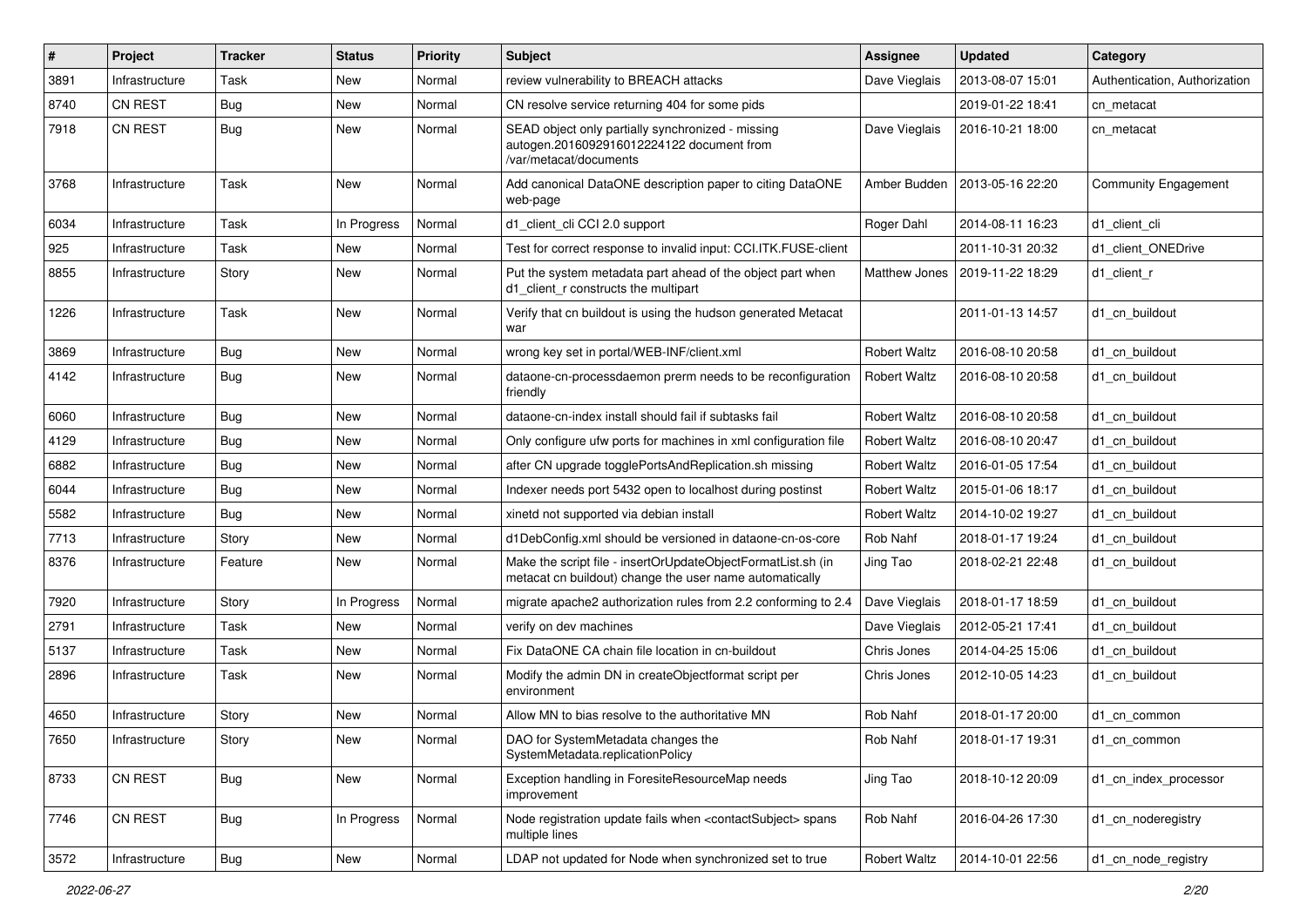| #    | Project        | <b>Tracker</b> | <b>Status</b> | <b>Priority</b> | Subject                                                                                                                            | <b>Assignee</b>     | <b>Updated</b>   | Category              |
|------|----------------|----------------|---------------|-----------------|------------------------------------------------------------------------------------------------------------------------------------|---------------------|------------------|-----------------------|
| 8307 | Infrastructure | Story          | New           | Normal          | Check node subject on node registration and subsequent calls                                                                       | Jing Tao            | 2018-02-06 20:06 | d1 cn node registry   |
| 7489 | <b>CN REST</b> | <b>Bug</b>     | New           | Normal          | processing daemon common-logging misconfigured                                                                                     | <b>Robert Waltz</b> | 2016-01-21 17:18 | d1_cn_process_daemon  |
| 8698 | <b>CN REST</b> | <b>Bug</b>     | New           | Normal          | CN Performance degradation                                                                                                         |                     | 2018-09-13 21:05 | d1 cn rest            |
| 8867 | <b>CN REST</b> | <b>Bug</b>     | New           | High            | CNCore.listChecksumAlgorithms() returns incorrect list                                                                             | Jing Tao            | 2020-08-06 00:06 | d1_cn_rest            |
| 8770 | CN REST        | Story          | New           | Normal          | Issue with CN handling of encoded identifiers in object/ meta/<br>node/, others?                                                   | Jing Tao            | 2019-03-05 19:37 | d1_cn_rest            |
| 7903 | <b>CN REST</b> | Task           | New           | Normal          | Need to implement/support the default http methods - HEAD<br>and GET on all DataONE API (both cn and mn)                           | Jing Tao            | 2016-10-10 16:53 | d1 cn rest            |
| 8771 | CN REST        | Story          | New           | Normal          | Issue with LDAP when updating `nodeReplicationPolicy`                                                                              | Dave Vieglais       | 2019-03-05 19:43 | d1 cn rest            |
| 1236 | Infrastructure | Task           | New           | Normal          | Highly variable response times from cn.dataone.org                                                                                 |                     | 2011-01-17 16:34 | d1 cn service         |
| 7940 | Infrastructure | Story          | New           | Normal          | Retrieval of system metadata is too slow                                                                                           | <b>Robert Waltz</b> | 2018-01-09 19:10 | d1 cn service         |
| 8058 | Infrastructure | Feature        | New           | Normal          | Allow "upcoming" nodes to appear in the node list                                                                                  | <b>Robert Waltz</b> | 2017-04-03 18:33 | d1 cn service         |
| 4067 | Infrastructure | <b>Bug</b>     | New           | Normal          | Validate Node stream in MultipartHttpServletRequest in register<br>and updateNodeCapabilities.                                     | <b>Robert Waltz</b> | 2016-08-10 21:01 | d1 cn service         |
| 7371 | Infrastructure | <b>Bug</b>     | New           | Normal          | A systemMetadata update that changes the formatID from<br>DATA to METADATA or RESOURCE_MAP will not upload the<br>object to the CN | <b>Robert Waltz</b> | 2015-09-22 21:47 | d1 cn service         |
| 7047 | Infrastructure | Task           | New           | Normal          | Set user-agent in http request header for CN requests to<br>member nodes                                                           | <b>Robert Waltz</b> | 2015-04-15 22:41 | d1 cn service         |
| 592  | Requirements   | Requirement    | New           | High            | DataONE needs to synchronize metadata between MNs and<br>CN <sub>s</sub>                                                           | <b>Robert Waltz</b> | 2010-09-06 02:28 | d1_cn_service         |
| 8766 | Infrastructure | Feature        | In Progress   | Normal          | support server-side link checking for the 303 redirect url in the<br>resolve call                                                  | Rob Nahf            | 2019-05-31 15:16 | d1 cn service         |
| 8103 | Infrastructure | Task           | <b>New</b>    | Normal          | Upgrade the postgresgl jdbc jar file on the cn context                                                                             | Jing Tao            | 2017-06-02 20:56 | d1 cn service         |
| 4674 | Infrastructure | Bug            | New           | Urgent          | Ask Judith, Mike and Virgina Perez.2.1 to obsolete those pids<br>which contain the white spaces.                                   | Jing Tao            | 2017-05-04 18:01 | d1 cn service         |
| 5145 | Infrastructure | Feature        | New           | Normal          | Consider including cert subject(s) in NotAuthorized exceptions                                                                     | Chris Jones         | 2014-09-25 17:44 | d1 cn service         |
| 4211 | Infrastructure | Bug            | New           | Normal          | Potential race condition between archive and replication                                                                           | Chris Jones         | 2014-09-25 17:19 | d1 cn service         |
| 6250 | Infrastructure | Task           | New           | Normal          | CN methods return 500 ServiceFailure when called with bogus<br>test data and without certificates                                  | Chris Jones         | 2014-08-29 18:59 | d1 cn service         |
| 6168 | Infrastructure | Task           | New           | Normal          | CNAuthorization.setRightsHolder() returns 500 ServiceFailure                                                                       | Chris Jones         | 2014-08-29 16:01 | d1 cn service         |
| 6166 | Infrastructure | Task           | New           | Normal          | CNRead.getChecksum() returns Content-Type of text/csv while   Chris Jones<br>it should be an xml type                              |                     | 2014-08-29 15:04 | d1_cn_service         |
| 7698 | Infrastructure | <b>Bug</b>     | <b>New</b>    | Low             | Exclude SLF4J jars in d1 solr extensions.jar                                                                                       |                     | 2016-03-28 16:22 | d1_cn_solr_extensions |
| 4147 | Infrastructure | Task           | In Progress   | Normal          | Modify d1_spatial_reporter.py to produce custom JSON output                                                                        | Chris<br>Brumgard   | 2014-03-31 17:41 | d1_cn_tools           |
| 1647 | Java Client    | Task           | New           | Normal          | Update d1_common_java ObjectFormatServiceImpl to include<br>addFormat()                                                            |                     | 2016-06-22 16:51 | d1_common_java        |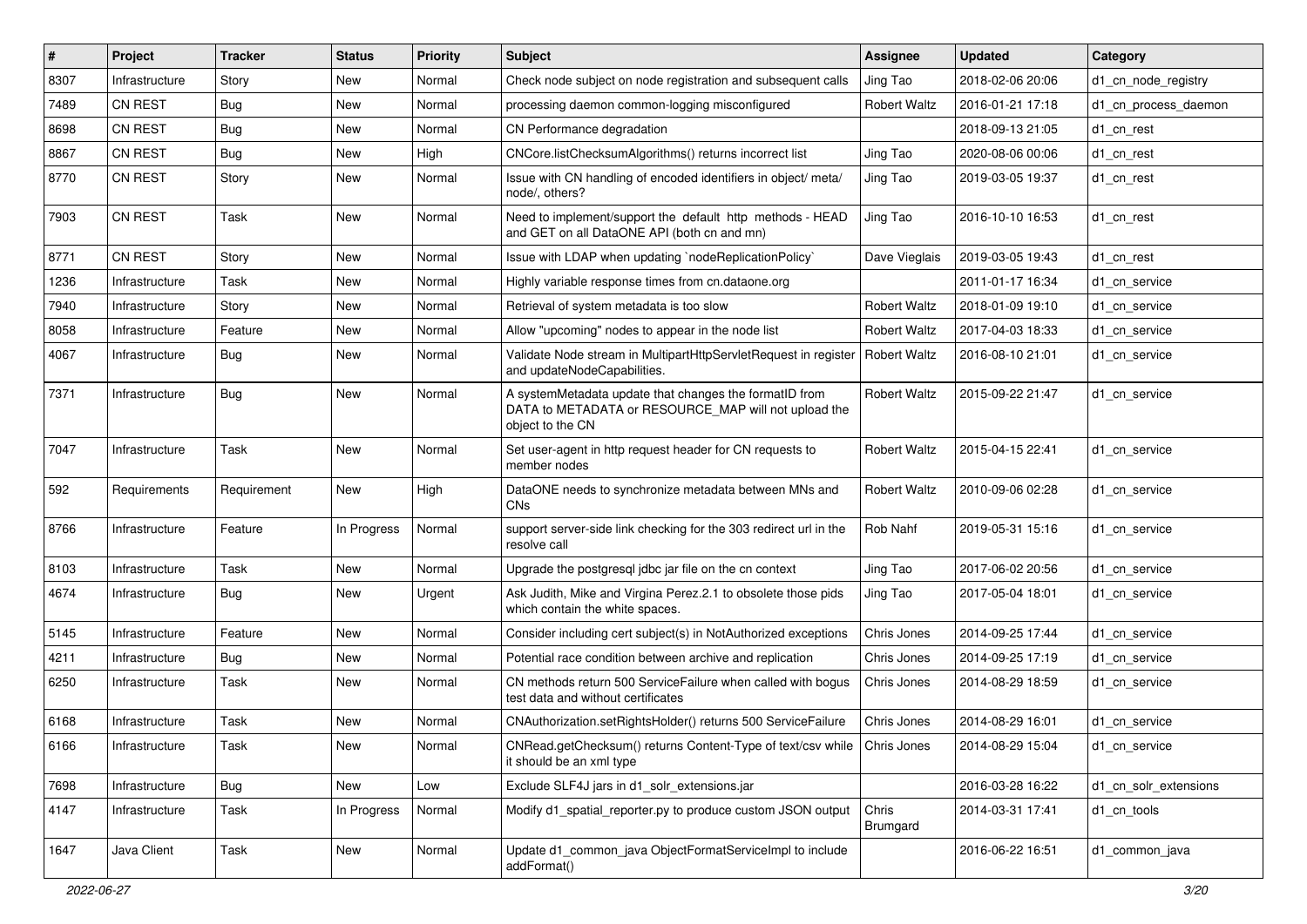| #    | Project                 | <b>Tracker</b> | <b>Status</b> | <b>Priority</b> | <b>Subject</b>                                                                                                              | <b>Assignee</b>     | <b>Updated</b>                   | Category            |
|------|-------------------------|----------------|---------------|-----------------|-----------------------------------------------------------------------------------------------------------------------------|---------------------|----------------------------------|---------------------|
| 4660 | Java Client             | Task           | New           | Normal          | src/main/java has XML files                                                                                                 | <b>Robert Waltz</b> | 2015-02-11 20:08                 | d1 common java      |
| 7910 | Infrastructure          | Task           | New           | Normal          | schema validation behavior                                                                                                  | Rob Nahf            | 2018-01-18 02:41                 | d1 common java      |
| 7832 | Infrastructure          | Story          | In Progress   | Normal          | migrate from JibX to JAXB for XML binding / codegen                                                                         | Rob Nahf            | 2018-01-17 19:06                 | d1 common java      |
| 8227 | Infrastructure          | Story          | In Progress   | Normal          | ExceptionHandler regurgitates long html pages into the<br>wrapping ServiceFailure message, which goes into CN log<br>files. | Rob Nahf            | 2018-01-09 19:10                 | d1 common java      |
| 7370 | Infrastructure          | <b>Bug</b>     | <b>New</b>    | Normal          | TypeFactory.convertTypeFromType does not use xmlValue<br>comparisons for Enum conversions                                   | Rob Nahf            | 2015-09-21 16:07                 | d1_common_java      |
| 6511 | Java Client             | Task           | New           | Normal          | remove the deprecated MultipartRequestHandler class from<br>d1 common java                                                  | Rob Nahf            | 2015-02-11 20:04                 | d1 common java      |
| 1554 | Java Client             | Task           | <b>New</b>    | Normal          | Create MockHttpClient for testing in d1_common_java                                                                         | Rob Nahf            | 2015-02-11 19:49                 | d1_common_java      |
| 1555 | Java Client             | Task           | New           | Normal          | Modify TestSimpleMultipartEntity for use with MockHttpClient                                                                | Rob Nahf            | 2015-02-11 19:49                 | d1_common_java      |
| 822  | Requirements            | Requirement    | New           | High            | (Requirement) Object access and manipulation should be<br>responsive                                                        | Dave Vieglais       | 2010-09-06 20:27                 | d1_common_java      |
| 384  | Requirements            | Requirement    | <b>New</b>    | High            | (Requirement) Enable efficient mechanisms for users to<br>discover content                                                  | Dave Vieglais       | 2010-09-06 03:58                 | d1 common java      |
| 821  | Requirements            | Requirement    | New           | High            | (Requirement) Sponsor required functionality                                                                                | Dave Vieglais       | 2010-09-06 03:28                 | d1 common java      |
| 318  | Requirements            | Requirement    | New           | High            | (Requirement) Sponsor required Y1 functionality                                                                             | Dave Vieglais       | 2010-09-06 03:24                 | d1 common java      |
| 411  | Requirements            | Requirement    | New           | High            | (Requirement) The infrastructure must survive destruction of<br>one or more data storage nodes                              | Dave Vieglais       | 2010-09-06 03:10                 | d1_common_java      |
| 6026 | Infrastructure          | Task           | In Progress   | Normal          | d1 common CCI 2.0 support                                                                                                   | Roger Dahl          | 2014-08-01 15:49                 | d1 common python    |
| 2147 | Infrastructure          | Task           | New           | Low             | The Python stack does not support Unicode supplementary<br>characters (above 0xffff)                                        | Roger Dahl          | 2012-04-16 03:50                 | d1 common python    |
| 7425 | <b>Python Libraries</b> | Task           | New           | Normal          | Replace httplib low level use in RestClient with the requests<br>library                                                    | Dave Vieglais       | 2016-03-25 02:03                 | d1 common python    |
| 4120 | Infrastructure          | Task           | <b>New</b>    | Normal          | Display total data downloads in the SummaryView header                                                                      | Skye<br>Roseboom    | 2014-03-31 17:41                 | d1 dashboard        |
| 3763 | Infrastructure          | Task           | New           | Low             | Visualize PyPI download statistics for Python components                                                                    | Roger Dahl          | 2014-10-01 21:32                 | d1 dashboard        |
| 3762 | Infrastructure          | Feature        | New           | Low             | DataONE software download statistics                                                                                        | Roger Dahl          | 2014-10-01 21:32                 | d1 dashboard        |
| 4125 | Infrastructure          | Task           | New           | Normal          | Mock up an informational section of the Member Node detail<br>view                                                          | Chris Jones         | 2014-03-31 17:41                 | d1 dashboard        |
| 4136 | Infrastructure          | Task           | In Progress   | Normal          | Make cosmetic changes to the distribution map                                                                               | Chris Jones         | 2014-03-31 17:41                 | d1 dashboard        |
| 3978 | Infrastructure          | Task           | In Progress   | Normal          | Add a CN reporting script that summarizes spatial data for the<br>dashboard                                                 | Chris Jones         | 2014-03-31 17:41                 | d1 dashboard        |
| 8630 | <b>CN REST</b>          | Bug            | New           | Normal          | equivalentIdentity values use uppercase letters when the same<br>person subject values are lowercase                        |                     | 2018-06-26 14:15                 | d1 identity manager |
| 1073 | Infrastructure          | Task           | New           | Normal          | Design client application authentication redirection approach                                                               |                     | Matthew Jones   2014-10-01 20:47 | d1 identity manager |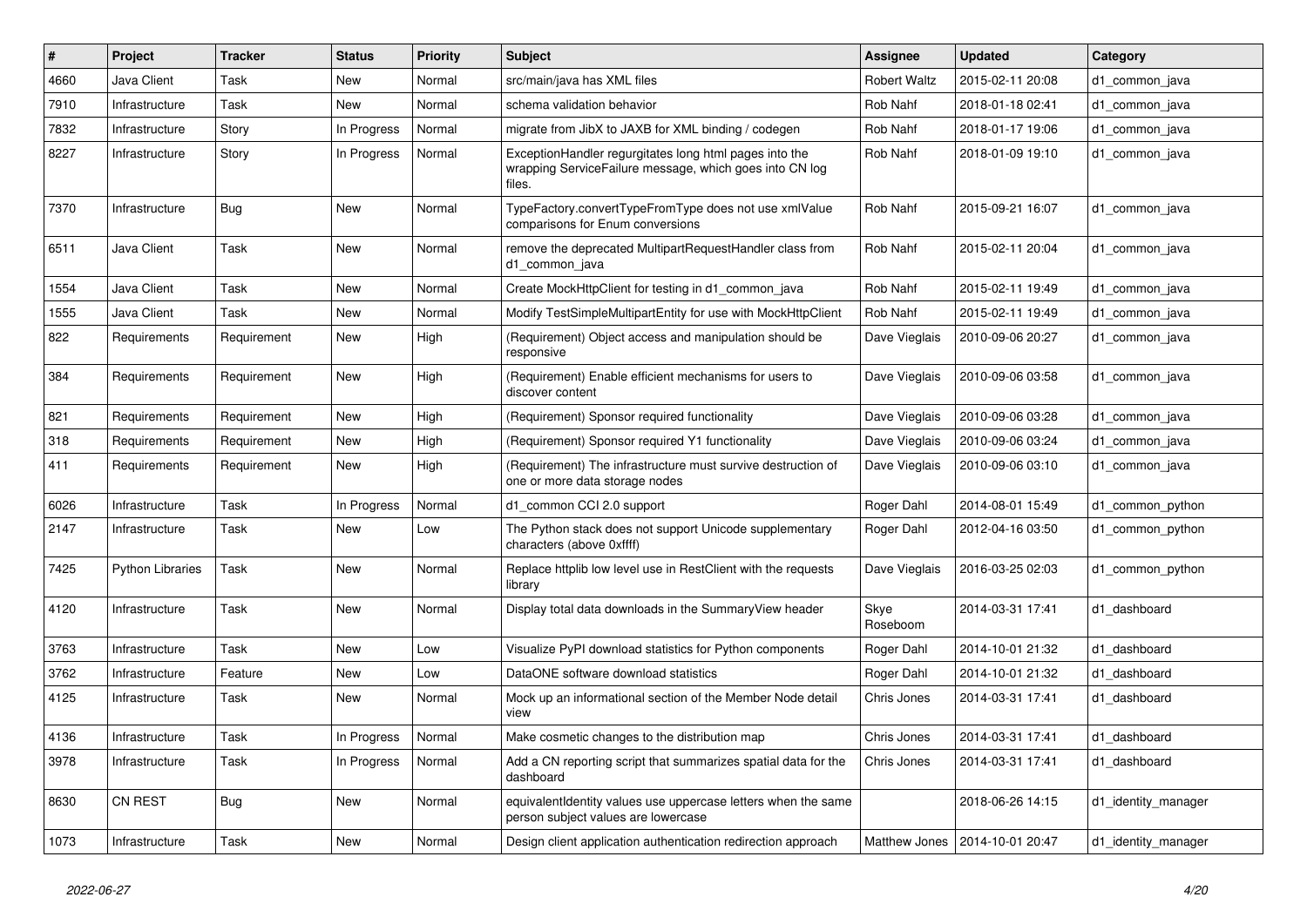| $\#$ | Project        | <b>Tracker</b> | <b>Status</b> | <b>Priority</b> | <b>Subject</b>                                                                                                           | <b>Assignee</b>  | <b>Updated</b>   | Category   |
|------|----------------|----------------|---------------|-----------------|--------------------------------------------------------------------------------------------------------------------------|------------------|------------------|------------|
| 8736 | Infrastructure | Story          | New           | Normal          | Decouple the index generator to the hazelcast system<br>metadata map                                                     |                  | 2019-01-22 19:27 | d1_indexer |
| 7858 | Infrastructure | <b>Bug</b>     | <b>New</b>    | Normal          | Obsoleting a resource map clears the resourceMap field for the<br>obsoleted package                                      |                  | 2017-03-28 16:20 | d1 indexer |
| 3624 | Infrastructure | Task           | Testing       | Normal          | Update CN index processing to support ESRI FGDC metadata<br>format                                                       | Skye<br>Roseboom | 2013-03-05 23:27 | d1 indexer |
| 3313 | Infrastructure | Task           | <b>New</b>    | Normal          | Configure indexer to handle inline eml data                                                                              | Skye<br>Roseboom | 2012-10-08 21:01 | d1_indexer |
| 3156 | Infrastructure | Task           | <b>New</b>    | Low             | Design Review: resource map indexing strategy                                                                            | Skye<br>Roseboom | 2012-08-27 18:51 | d1 indexer |
| 8086 | Infrastructure | Task           | In Progress   | Normal          | upgrade Spring dependencies                                                                                              | Rob Nahf         | 2019-07-25 20:32 | d1 indexer |
| 8779 | Infrastructure | Story          | New           | Normal          | ForesiteResourceMap performance issue                                                                                    | Rob Nahf         | 2019-03-25 18:48 | d1 indexer |
| 8738 | Infrastructure | Story          | In Progress   | Normal          | HZEventFilter performance decline with increased task queue                                                              | Rob Nahf         | 2018-10-30 04:10 | d1 indexer |
| 8735 | Infrastructure | Bug            | In Progress   | Normal          | NPE in IndexTask causes indexing job to fail                                                                             | Rob Nahf         | 2018-10-18 18:33 | d1 indexer |
| 8731 | Infrastructure | <b>Bug</b>     | New           | Normal          | Indexing solr client method is building query with too many<br>ORs, causing errors                                       | Rob Nahf         | 2018-10-04 22:25 | d1 indexer |
| 8702 | Infrastructure | Story          | <b>New</b>    | Normal          | <b>Indexing Refactor Strategy</b>                                                                                        | Rob Nahf         | 2018-09-24 18:05 | d1 indexer |
| 8703 | Infrastructure | Task           | New           | Normal          | test the cleaned up indexer in DEV                                                                                       | Rob Nahf         | 2018-09-24 18:05 | d1 indexer |
| 8363 | Infrastructure | Story          | New           | Normal          | indexer shutdown generates index tasks                                                                                   | Rob Nahf         | 2018-09-24 15:25 | d1 indexer |
| 3675 | Infrastructure | Bug            | New           | High            | package relationships not available for archived objects                                                                 | Rob Nahf         | 2018-09-21 21:01 | d1_indexer |
| 8696 | Infrastructure | <b>Bug</b>     | New           | Urgent          | double indexing of a resource map and another not processed<br>because of resource contention (lock) on member           | Rob Nahf         | 2018-09-12 00:22 | d1 indexer |
| 8686 | Infrastructure | Bug            | <b>New</b>    | Normal          | d1-index-task-processor failed with NPE                                                                                  | Rob Nahf         | 2018-08-24 01:35 | d1 indexer |
| 8536 | Infrastructure | Bug            | In Progress   | Normal          | resource Map update when metadata SID is used is not<br>indexed                                                          | Rob Nahf         | 2018-04-12 20:55 | d1 indexer |
| 8541 | Infrastructure | <b>Bug</b>     | <b>New</b>    | Normal          | index shutdown threw exception                                                                                           | Rob Nahf         | 2018-04-12 16:44 | d1 indexer |
| 8540 | Infrastructure | Story          | <b>New</b>    | Normal          | interesting 15 minute Hazelcast timeout in IndexProcessor                                                                | Rob Nahf         | 2018-04-12 04:32 | d1 indexer |
| 8537 | Infrastructure | Story          | New           | Normal          | ndexer doesn't populate SID-defined relationships unless new<br>resourceMap is submitted                                 | Rob Nahf         | 2018-04-09 22:51 | d1 indexer |
| 8361 | Infrastructure | <b>Bug</b>     | <b>New</b>    | Normal          | index processor throws unhandled NPE if task systemMetadata<br>is null                                                   | Rob Nahf         | 2018-03-22 16:54 | d1 indexer |
| 8081 | Infrastructure | Story          | In Progress   | Normal          | develop federated broker configuration for indexing                                                                      | Rob Nahf         | 2018-01-17 18:46 | d1 indexer |
| 8084 | Infrastructure | Story          | <b>New</b>    | Normal          | determine the backup strategy for rabbitMQ                                                                               | Rob Nahf         | 2018-01-17 18:46 | d1 indexer |
| 8172 | Infrastructure | Story          | In Progress   | Normal          | investigate atomic updates for some solr updates                                                                         | Rob Nahf         | 2018-01-17 18:39 | d1 indexer |
| 8082 | Infrastructure | Story          | <b>New</b>    | Normal          | implement SolrCloudClient to replace HttpService to allow<br>concurrent updates of the solr index from differen machines | Rob Nahf         | 2018-01-09 19:10 | d1_indexer |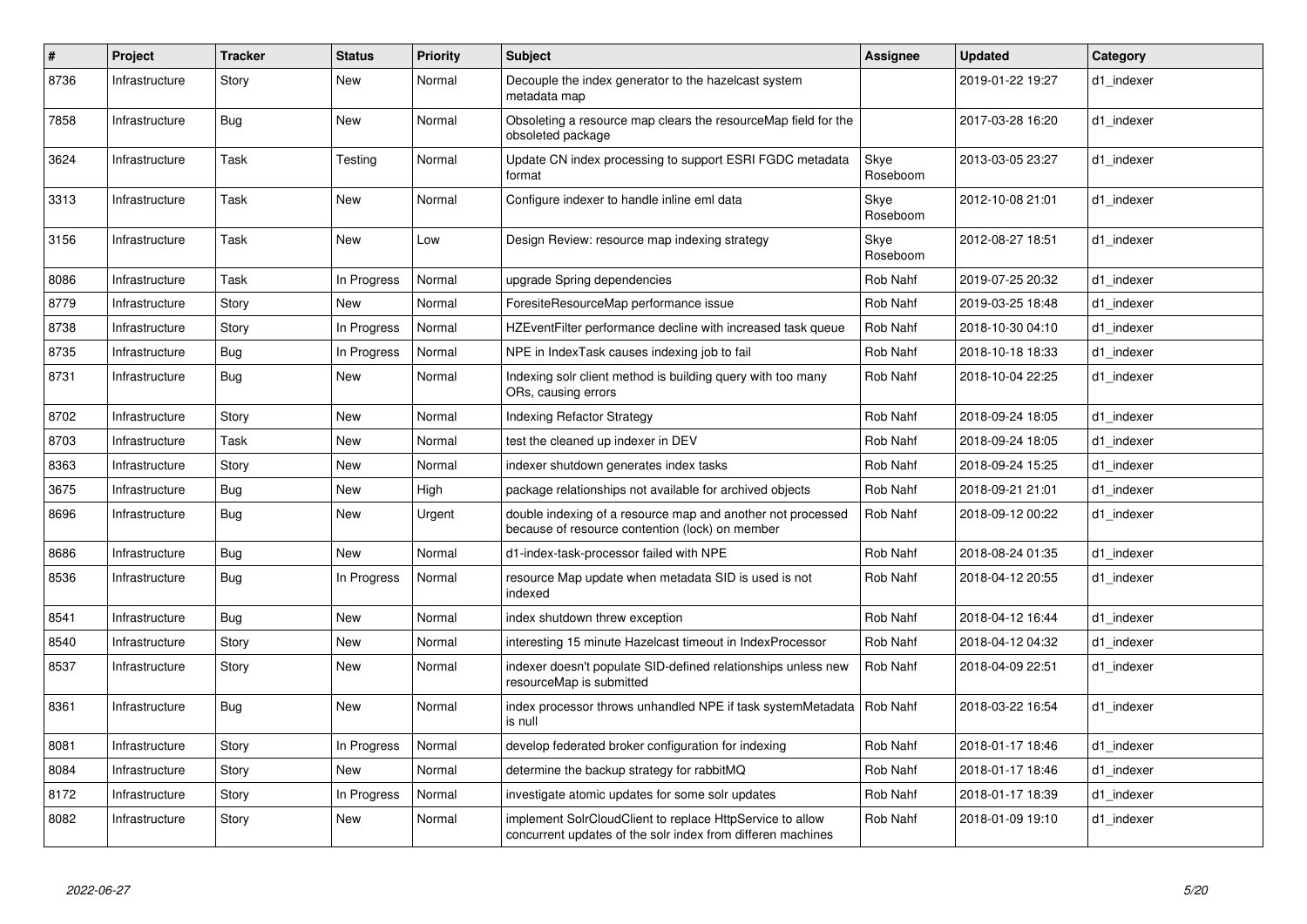| #    | Project        | <b>Tracker</b> | <b>Status</b> | <b>Priority</b> | Subject                                                                                      | <b>Assignee</b>    | <b>Updated</b>   | Category   |
|------|----------------|----------------|---------------|-----------------|----------------------------------------------------------------------------------------------|--------------------|------------------|------------|
| 8182 | Infrastructure | <b>Bug</b>     | New           | Normal          | relationships defined using SIDs in resource maps don't stay<br>current                      | Rob Nahf           | 2017-09-12 00:13 | d1 indexer |
| 8093 | Infrastructure | <b>Bug</b>     | New           | Normal          | resource map index processing is inefficient (2sec / referenced<br>object)                   | Rob Nahf           | 2017-05-10 20:00 | d1_indexer |
| 8080 | Infrastructure | Task           | In Progress   | Normal          | ioslate queue creation logic from processing logic from the<br>queue definition logic        | Rob Nahf           | 2017-05-09 22:55 | d1 indexer |
| 8079 | Infrastructure | Task           | In Progress   | Normal          | prototype durable task processing for d1_index_processor                                     | Rob Nahf           | 2017-04-26 05:45 | d1 indexer |
| 8078 | Infrastructure | Task           | New           | Normal          | standardize task serialization for language independence                                     | Rob Nahf           | 2017-04-25 22:39 | d1_indexer |
| 8052 | Infrastructure | <b>Bug</b>     | New           | Normal          | Geohashed value is incorrect                                                                 | Peter<br>Slaughter | 2017-04-07 22:06 | d1 indexer |
| 8504 | Infrastructure | Story          | New           | Normal          | Support creation of data citation record from solr record                                    | Monica Ihli        | 2018-07-17 23:06 | d1 indexer |
| 8869 | Infrastructure | Story          | New           | Normal          | Equivalent identities show owning different amount of<br>packages.                           | Jing Tao           | 2020-09-24 22:34 | d1 indexer |
| 8850 | Infrastructure | Bug            | New           | Normal          | v2.3.11 RdfXmlSubprocessor /<br>HttpService.getDocumentBySeriesId can be wrong               | Jing Tao           | 2019-11-06 18:32 | d1_indexer |
| 8841 | Infrastructure | Story          | New           | Normal          | Solr Index processor don't parse the attributes on the<br>otherEntity on an EML object       | Jing Tao           | 2019-09-10 22:41 | d1_indexer |
| 8837 | Infrastructure | Story          | New           | Normal          | Merge the changes from metacat's feature-project-indexing<br>branch to d1 cn index processor | Jing Tao           | 2019-08-16 17:18 | d1 indexer |
| 8043 | Infrastructure | <b>Bug</b>     | New           | Normal          | The origin field for EML documents isn't properly extracted<br>when references are used      | Jing Tao           | 2019-02-12 18:45 | d1 indexer |
| 8758 | Infrastructure | Story          | New           | Normal          | Index replicationStatus field                                                                | Jing Tao           | 2019-01-14 18:00 | d1 indexer |
| 8571 | Infrastructure | Bug            | In Progress   | Normal          | IndexTool can't index a data object                                                          | Jing Tao           | 2018-04-23 20:13 | d1_indexer |
| 8570 | Infrastructure | Bug            | New           | Normal          | index task not generated for a newly synchronized object                                     | Jing Tao           | 2018-04-20 20:51 | d1 indexer |
| 8470 | Infrastructure | Story          | New           | Normal          | Make the spring context of the d1_index_processor daemon<br>more configurable                | Jing Tao           | 2018-03-22 16:53 | d1 indexer |
| 8500 | Infrastructure | <b>Bug</b>     | New           | High            | Geohash not calculated properly                                                              | Jing Tao           | 2018-03-14 17:06 | d1 indexer |
| 8448 | Infrastructure | <b>Bug</b>     | New           | Normal          | d1_cn_index_tool doesn't reindex an pid from a given file                                    | Jing Tao           | 2018-03-02 22:06 | d1 indexer |
| 4278 | Infrastructure | Story          | New           | Normal          | EML indexing - handle multiple temporalCoverage and<br>spatialCoverage elements              | Jing Tao           | 2018-01-17 20:04 | d1 indexer |
| 7668 | Infrastructure | Story          | New           | Normal          | Determine how indexing of data packages should work                                          | Jing Tao           | 2018-01-17 19:28 | d1_indexer |
| 8173 | Infrastructure | Story          | New           | High            | add checks for retrograde systemMetadata changes                                             | Jing Tao           | 2018-01-17 18:38 | d1_indexer |
| 7570 | Infrastructure | Bug            | In Progress   | Normal          | Search UI requests cause Out of Memory Error                                                 | Jing Tao           | 2017-04-26 21:01 | d1 indexer |
| 7935 | Infrastructure | Task           | New           | Normal          | Use a dedicated hazelcast queue as the listener to generate<br>index task                    | Jing Tao           | 2017-02-27 18:07 | d1_indexer |
| 7936 | Infrastructure | Bug            | New           | Normal          | Same pid with different status exists in the index_task table                                | Jing Tao           | 2017-02-27 18:07 | d1 indexer |
| 7933 | Infrastructure | <b>Bug</b>     | New           | Normal          | d1-index-task-processor stops processing task queue                                          | Jing Tao           | 2017-01-11 23:47 | d1_indexer |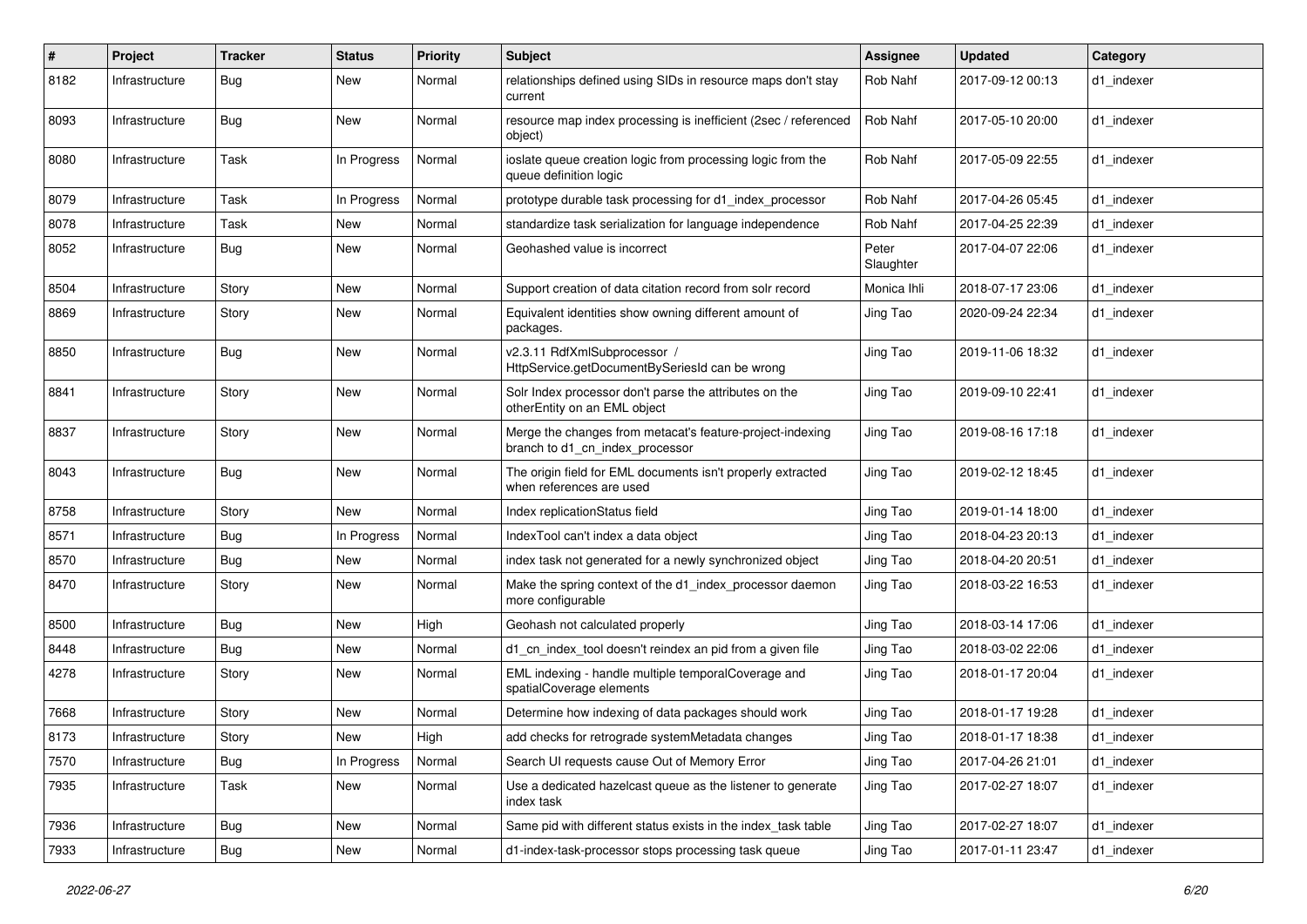| $\#$ | Project            | <b>Tracker</b> | <b>Status</b> | <b>Priority</b> | <b>Subject</b>                                                                                           | Assignee      | <b>Updated</b>   | Category          |
|------|--------------------|----------------|---------------|-----------------|----------------------------------------------------------------------------------------------------------|---------------|------------------|-------------------|
| 8780 | Infrastructure     | Feature        | <b>New</b>    | Normal          | Develop support for DataCite 4.0 and 4.1 and 4.2                                                         | Dave Vieglais | 2019-03-30 20:38 | d1_indexer        |
| 8222 | Infrastructure     | Task           | New           | Normal          | reindex all isotc211 content in production to reflect final<br>decisions from origin field mapping       | Dave Vieglais | 2018-03-22 16:56 | d1 indexer        |
| 8066 | Infrastructure     | Task           | New           | Normal          | Verify completeness of unit test<br>MetacatRdfXmlSubprocessorTest                                        | Dave Vieglais | 2017-04-11 23:47 | d1 indexer        |
| 7407 | Infrastructure     | Story          | In Progress   | Normal          | object formats in the d1 common java bootstrap list are<br>inconsistent with production                  | Dave Vieglais | 2016-03-15 16:49 | d1_indexer        |
| 6843 | Infrastructure     | Task           | In Progress   | Normal          | Update the prov instance of the RdfXmlSubprocessor to index<br>renamed and inverse provenance properties | Chris Jones   | 2017-03-28 16:16 | d1 indexer        |
| 8228 | Infrastructure     | <b>Bug</b>     | New           | Normal          | Excessive replicas requested by integration test                                                         | Rob Nahf      | 2018-03-02 21:52 | d1_integration    |
| 6854 | Infrastructure     | Feature        | In Progress   | Normal          | add testAssumptionFailure to run listener                                                                | Rob Nahf      | 2016-01-26 22:30 | d1 integration    |
| 2545 | Infrastructure     | Task           | New           | Normal          | create d1 integration tests using for MN generateldentifier                                              | Rob Nahf      | 2014-10-02 17:54 | d1 integration    |
| 2956 | Infrastructure     | Task           | In Progress   | Normal          | content-checking tests for MNs entering an environment                                                   | Rob Nahf      | 2014-10-01 22:04 | d1_integration    |
| 3907 | Infrastructure     | Task           | New           | Normal          | MN Integration Test - verify system metadata returned matches<br>expected                                | Rob Nahf      | 2013-08-09 18:48 | d1 integration    |
| 3757 | Infrastructure     | Task           | <b>New</b>    | Normal          | Verify Log reporting in MN Tester                                                                        | Rob Nahf      | 2013-05-10 17:42 | d1_integration    |
| 907  | Infrastructure     | Task           | In Progress   | Normal          | unify d1 integration for multiple environments and test<br>languages                                     | Rob Nahf      | 2012-10-16 21:34 | d1 integration    |
| 1648 | Java Client        | Task           | <b>New</b>    | Normal          | Update d1 libclient java ObjectFormatCache to include<br>addFormat()                                     |               | 2016-06-22 16:51 | d1 libclient java |
| 7312 | <b>Java Client</b> | Feature        | <b>New</b>    | Normal          | Restart connection manager                                                                               |               | 2015-08-24 17:24 | d1 libclient java |
| 7432 | Java Client        | Bug            | In Progress   | Normal          | Java Client does not support idFilter for v2 release                                                     | Rob Nahf      | 2019-06-14 18:47 | d1 libclient java |
| 8230 | Infrastructure     | Task           | New           | Normal          | review bouncy castle version                                                                             | Rob Nahf      | 2018-03-02 21:48 | d1 libclient java |
| 3666 | Java Client        | Story          | In Progress   | Low             | D1Client.listUpdateHistory() needs to handle changing access<br>policies                                 | Rob Nahf      | 2018-01-17 20:19 | d1 libclient java |
| 6850 | Java Client        | Story          | New           | Normal          | automate Java Client releases                                                                            | Rob Nahf      | 2018-01-17 19:42 | d1 libclient java |
| 8044 | Infrastructure     | Story          | <b>New</b>    | Normal          | certificate manager should check expiration of CAs it loads into<br>the trust manager.                   | Rob Nahf      | 2018-01-09 19:10 | d1_libclient_java |
| 8045 | Infrastructure     | <b>Bug</b>     | <b>New</b>    | Normal          | certificateLocation not seeming to be utilized                                                           | Rob Nahf      | 2017-03-14 20:45 | d1_libclient_java |
| 7822 | Infrastructure     | Task           | New           | Normal          | Should we configure clients to use Expect 100-Continue<br>header in 1.1 requests                         | Rob Nahf      | 2016-06-03 19:46 | d1 libclient java |
| 7523 | Infrastructure     | Bug            | In Progress   | Normal          | D1Client no longer updates stale NodeList                                                                | Rob Nahf      | 2016-04-19 22:27 | d1 libclient java |
| 7538 | Infrastructure     | Task           | <b>New</b>    | Normal          | look at nodeFactory in how it builds mock CNodes                                                         | Rob Nahf      | 2015-12-10 17:03 | d1 libclient java |
| 7537 | Infrastructure     | Task           | New           | Normal          | add nodelist refreshes to NodeLocator classes                                                            | Rob Nahf      | 2015-12-10 16:59 | d1 libclient java |
| 6369 | Java Client        | Feature        | In Progress   | Normal          | ResourceMapFactory.parseResourceMap does not return<br>aggregated resources                              | Rob Nahf      | 2015-02-11 20:56 | d1_libclient_java |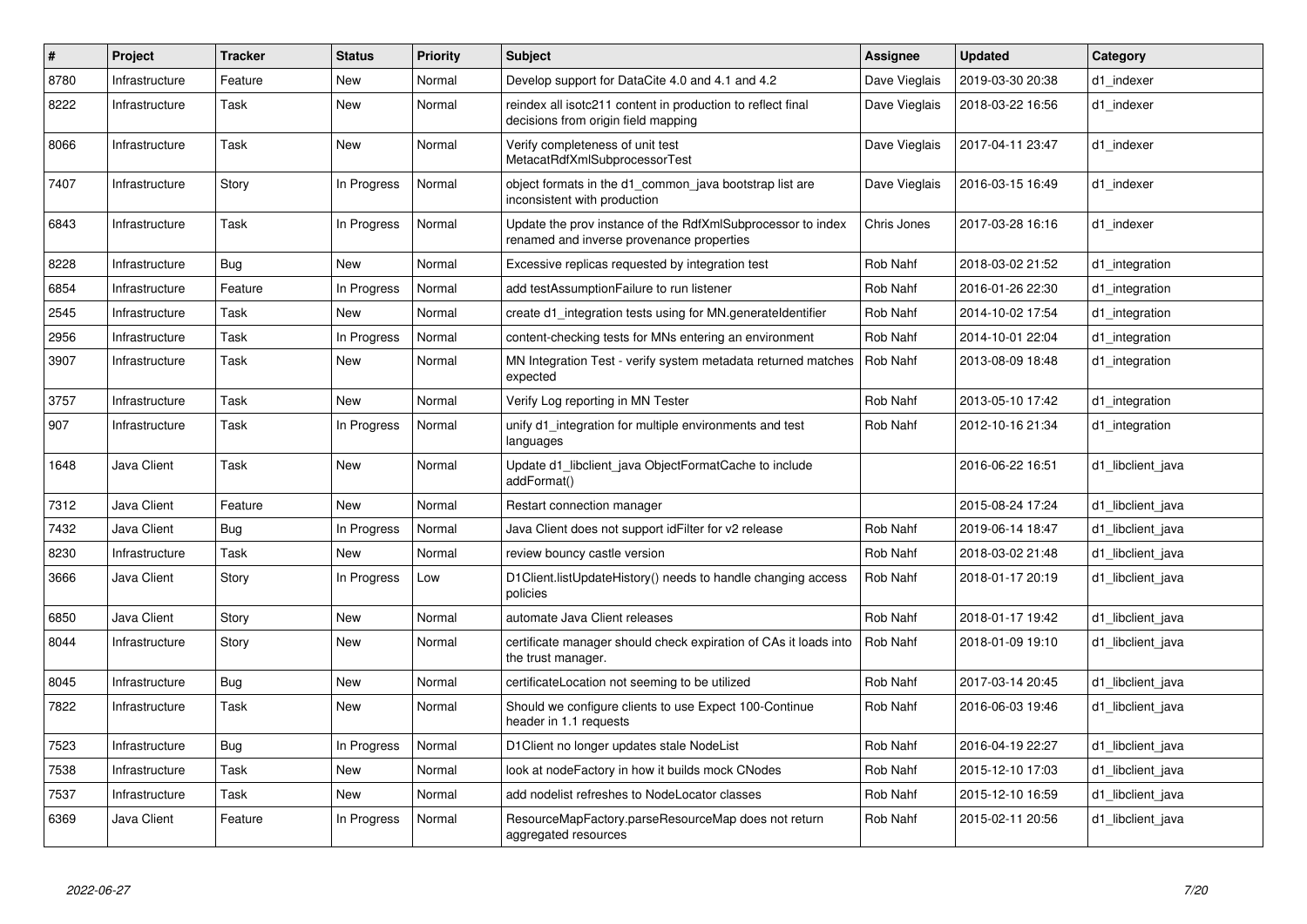| #    | Project                 | <b>Tracker</b> | <b>Status</b> | <b>Priority</b> | <b>Subject</b>                                                                                                          | <b>Assignee</b>     | <b>Updated</b>   | Category            |
|------|-------------------------|----------------|---------------|-----------------|-------------------------------------------------------------------------------------------------------------------------|---------------------|------------------|---------------------|
| 2968 | Java Client             | <b>Bug</b>     | New           | Normal          | cn.getFormat() doesn't use cn associated with the CNode<br>object                                                       | Rob Nahf            | 2015-02-11 20:56 | d1_libclient_java   |
| 3721 | Java Client             | Task           | In Progress   | Normal          | add resource map validation routine to libclient_java                                                                   | Rob Nahf            | 2015-02-11 20:42 | d1 libclient java   |
| 3057 | Java Client             | Task           | In Progress   | Normal          | retest CLOSE WAIT issue once the lib client is complete.                                                                | Rob Nahf            | 2015-02-11 19:52 | d1_libclient_java   |
| 1559 | Java Client             | Task           | New           | Low             | Refactor d1 libclient java echo tests                                                                                   | Rob Nahf            | 2015-02-11 19:49 | d1 libclient java   |
| 3165 | Java Client             | <b>Bug</b>     | New           | Low             | Libclient caching does not respect accessPolicies                                                                       | Rob Nahf            | 2015-02-11 18:37 | d1 libclient java   |
| 8854 | Infrastructure          | Story          | New           | Normal          | Put the system metadata part ahead of the object part when<br>d1_libclient_java constructs the multipart                | Jing Tao            | 2019-11-22 18:25 | d1 libclient java   |
| 7389 | Java Client             | <b>Task</b>    | Testing       | Normal          | V2 D1Object fails to download V1 content                                                                                | Chris Jones         | 2015-09-28 17:50 | d1_libclient_java   |
| 7322 | Java Client             | <b>Bug</b>     | Testing       | Normal          | D1Object stores data in memory, causes out of memory errors                                                             | Chris Jones         | 2015-08-28 00:15 | d1_libclient_java   |
| 7120 | Java Client             | Task           | Testing       | Normal          | Fix DataPackage.insertRelationship() to handle any URI for<br>external identifiers                                      | Chris Jones         | 2015-06-04 21:48 | d1 libclient java   |
| 7821 | <b>Python Libraries</b> | Task           | New           | Low             | Verify Expect: 100-Continue header on POST or PUT requests                                                              | Roger Dahl          | 2016-06-03 19:58 | d1 libclient python |
| 7123 | <b>Python Libraries</b> | Task           | New           | Normal          | Send Authorization header carrying authentication token                                                                 | Roger Dahl          | 2016-04-21 22:37 | d1_libclient_python |
| 7299 | <b>Python Libraries</b> | <b>Bug</b>     | New           | Normal          | SolrConnection fails if persistent property is not set to True                                                          | Roger Dahl          | 2016-04-20 19:45 | d1 libclient python |
| 6033 | Infrastructure          | Task           | In Progress   | Normal          | d1_libclient_python CCI 2.0 support                                                                                     | Roger Dahl          | 2014-08-11 16:22 | d1 libclient python |
| 7181 | <b>Python Libraries</b> | Task           | In Progress   | Normal          | add d1_libclient_python implementation                                                                                  | Dave Vieglais       | 2016-04-21 22:37 | d1_libclient_python |
| 7427 | <b>Python Libraries</b> | Task           | New           | Normal          | adjust API signatures in python libraries                                                                               | Dave Vieglais       | 2016-03-25 01:11 | d1 libclient python |
| 7298 | <b>Python Libraries</b> | Bug            | New           | Normal          | escapeQueryTerm should be a module method not a class<br>method                                                         | Dave Vieglais       | 2015-08-18 15:06 | d1_libclient_python |
| 8657 | Log Reporting           | <b>Bug</b>     | New           | Normal          | Log aggregation service not recording logs for the MNs -<br>urn:node:TDAR and urn:node:OTS NDC                          |                     | 2018-07-16 21:36 | d1_log_aggregation  |
| 7682 | Log Reporting           | Task           | New           | Normal          | Sluggish Purging Read Event Cache                                                                                       |                     | 2016-03-17 15:02 | d1_log_aggregation  |
| 7104 | Infrastructure          | Task           | New           | Normal          | Event index reindexing shouldn't require re-harvest from MNs                                                            |                     | 2015-07-09 15:34 | d1_log_aggregation  |
| 1873 | Infrastructure          | Feature        | New           | Normal          | Postproccessing tool for log reporting                                                                                  |                     | 2014-10-02 17:06 | d1_log_aggregation  |
| 7702 | Log Reporting           | Task           | New           | Normal          | abnormal strings in ipAddress field of solr                                                                             | <b>Robert Waltz</b> | 2016-06-22 17:18 | d1_log_aggregation  |
| 6514 | Infrastructure          | Task           | New           | Normal          | Reharvest all Records to build initial cache                                                                            | <b>Robert Waltz</b> | 2015-01-13 15:56 | d1_log_aggregation  |
| 8022 | Infrastructure          | Story          | New           | Normal          | d1_log_aggregation has different version of Hazelcast than the<br>rest of CN stack. Hazelcast version very out of date. | Rob Nahf            | 2018-01-09 19:10 | d1_log_aggregation  |
| 7868 | Infrastructure          | Bug            | New           | Normal          | potential gaps between log harvests                                                                                     | Rob Nahf            | 2017-03-23 15:40 | d1 log aggregation  |
| 8604 | Infrastructure          | Task           | New           | Normal          | Update the static IP lists for robots etc                                                                               | Dave Vieglais       | 2018-06-07 20:56 | d1_log_aggregation  |
| 8603 | Infrastructure          | <b>Bug</b>     | New           | Normal          | log aggregation incorrectly assigning location information                                                              | Dave Vieglais       | 2018-06-07 20:52 | d1_log_aggregation  |
| 8602 | Infrastructure          | Story          | New           | Normal          | Log aggregation and augmentation process mid 2018 updates                                                               | Dave Vieglais       | 2018-06-07 20:49 | d1_log_aggregation  |
| 6056 | Infrastructure          | Story          | New           | Normal          | remove log aggregation processing from d1-processing Linux<br>service                                                   | Dave Vieglais       | 2018-01-17 19:55 | d1_log_aggregation  |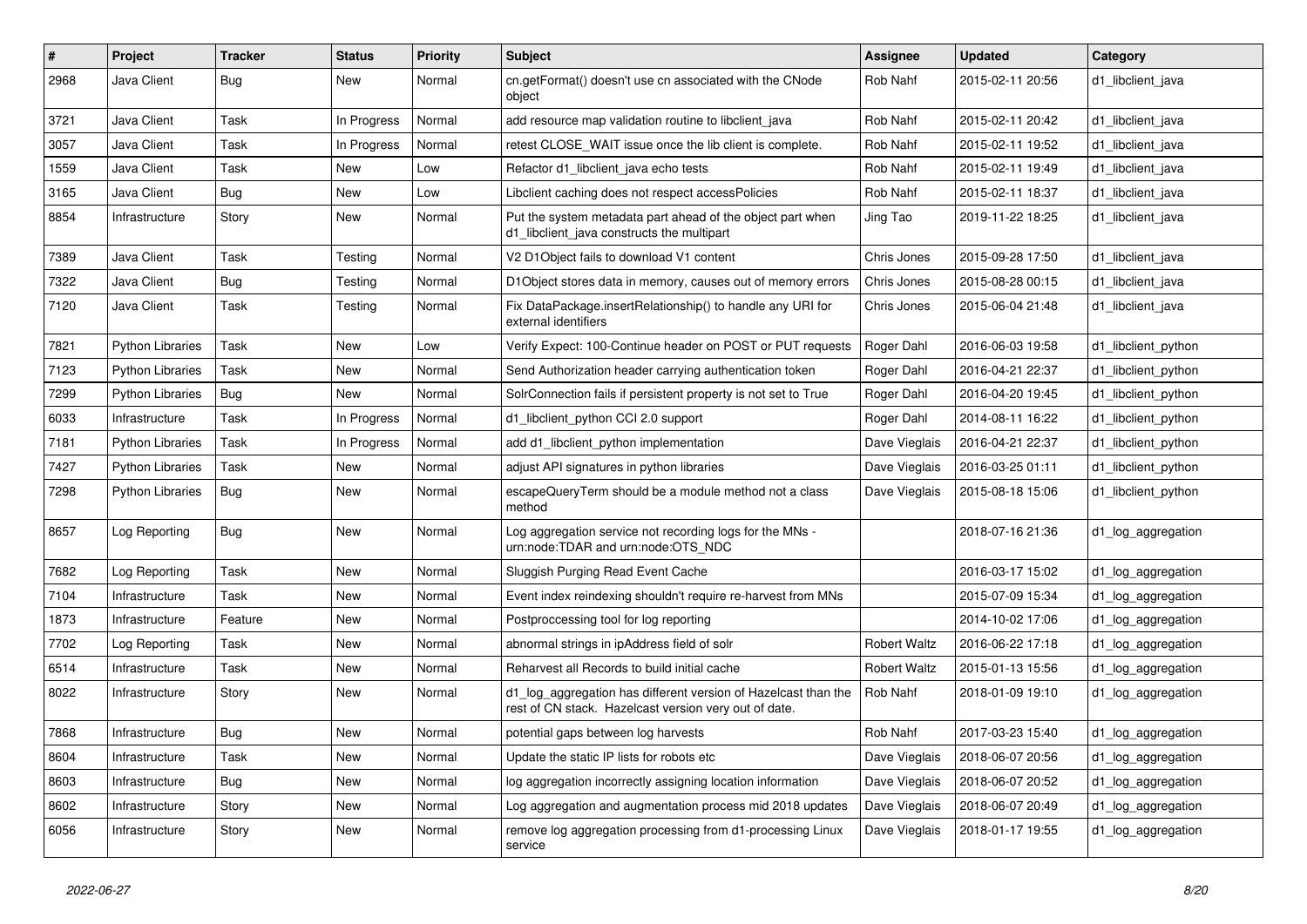| #    | Project        | <b>Tracker</b> | <b>Status</b> | <b>Priority</b> | Subject                                                                                                 | Assignee            | <b>Updated</b>   | Category           |
|------|----------------|----------------|---------------|-----------------|---------------------------------------------------------------------------------------------------------|---------------------|------------------|--------------------|
| 6513 | Infrastructure | Story          | New           | Normal          | Create a Local Cache of all Membernode log records on the<br>single master CN                           | Dave Vieglais       | 2018-01-17 19:49 | d1_log_aggregation |
| 7688 | Infrastructure | <b>Bug</b>     | New           | Normal          | LogAggregation unable to change BaseURLs upon<br>updateNodeCapabilities notification                    | Dave Vieglais       | 2018-01-02 12:02 | d1_log_aggregation |
| 3122 | Infrastructure | <b>Bug</b>     | In Progress   | Normal          | asterisk in search term                                                                                 | Skye<br>Roseboom    | 2014-10-02 18:02 | d1_mercury         |
| 8791 | Infrastructure | Story          | New           | Normal          | Complete deprecation of ONEMercury interface                                                            | Rob Nahf            | 2019-05-01 14:00 | d1_mercury         |
| 8105 | Infrastructure | Task           | New           | Normal          | Remove dataone-mercury from production CNs                                                              | Jing Tao            | 2018-03-02 22:17 | d1 mercury         |
| 3099 | Infrastructure | Decision       | New           | Normal          | ONE-Mercury display of data set citation                                                                | Dave Vieglais       | 2012-07-23 21:24 | d1_mercury         |
| 1227 | Infrastructure | Task           | New           | Normal          | configure Hudson to build Mercury for deployment to a CN                                                | Dave Vieglais       | 2011-01-13 15:16 | d1 mercury         |
| 3328 | Infrastructure | Task           | New           | Normal          | Enable a data preview from the search results page                                                      | Chris Jones         | 2012-10-23 19:34 | d1 mercury         |
| 8155 | Infrastructure | Story          | In Progress   | Normal          | Ensure GMN fully supports the Package API                                                               | Roger Dahl          | 2018-01-17 18:43 | d1 mn GMN          |
| 4300 | Infrastructure | <b>Bug</b>     | New           | Low             | Create more appropriate "create" entry in the LogRecord for<br>replicas                                 | Roger Dahl          | 2016-04-21 22:38 | d1 mn GMN          |
| 4303 | Infrastructure | <b>Bug</b>     | New           | Low             | Fix potential bug where an object could be created and<br>accepted for replication simultaneously.      | Roger Dahl          | 2016-04-21 22:38 | d1 mn GMN          |
| 2642 | Infrastructure | Task           | In Progress   | Normal          | Try installing GMN according to the setup instructions                                                  | Andrew Pippin       | 2012-07-06 16:25 | d1 mn GMN          |
| 2035 | Infrastructure | Task           | New           | Normal          | Design nagios system for monitoring CN locations                                                        | Nick Outin          | 2014-09-24 18:29 | d1 monitor         |
| 2169 | Infrastructure | Task           | In Progress   | Normal          | Design content and layout for status page                                                               | Dave Vieglais       | 2012-03-14 20:40 | d1 monitor         |
| 2492 | Infrastructure | Task           | New           | Normal          | Add status page for given {pid}                                                                         | Ben Leinfelder      | 2012-03-15 02:02 | d1 monitor         |
| 8860 | <b>CN REST</b> | <b>Bug</b>     | New           | Normal          | /token endpoint doesn't set a content-type and character<br>encoding                                    |                     | 2020-02-29 01:00 | d1_portal          |
| 8724 | Infrastructure | <b>Bug</b>     | New           | Normal          | index out of bounds error in PortalCertificateManager                                                   | Rob Nahf            | 2018-10-02 19:11 | d1_portal          |
| 8102 | Infrastructure | Task           | New           | Normal          | Upgrade postgresql jdbc jar file on Portal                                                              | Jing Tao            | 2017-06-02 20:53 | d1_portal          |
| 8364 | <b>CN REST</b> | Story          | In Progress   | Normal          | Ensure portal uses correct X509 certificates                                                            |                     | 2019-05-21 12:57 | d1_portal_servlet  |
| 8123 | Infrastructure | <b>Bug</b>     | Testing       | Normal          | portal hazelcast client should load config directly from xml                                            | Rob Nahf            | 2017-12-26 18:20 | d1 portal servlet  |
| 7884 | Infrastructure | Task           | New           | Normal          | CN portal log is misconfigured                                                                          | Rob Nahf            | 2016-09-09 20:18 | d1 portal servlet  |
| 8469 | <b>CN REST</b> | Task           | In Progress   | Normal          | evaluate if ORCID API will continue to work after 1.2 is<br>deprecated                                  | Jing Tao            | 2018-03-22 16:54 | d1 portal servlet  |
| 8026 | Infrastructure | Task           | Testing       | High            | Portal reaches the maximum capacity in a pool                                                           | Jing Tao            | 2017-03-14 00:36 | d1 portal servlet  |
| 8069 | Infrastructure | <b>Bug</b>     | New           | Normal          | Name from ORCID incorrectly parsed                                                                      | Ben Leinfelder      | 2017-04-12 20:28 | d1_portal_servlet  |
| 5321 | Infrastructure | Bug            | New           | Normal          | Multiple Hazelcast Client connections to same storage instance                                          | <b>Robert Waltz</b> | 2016-08-10 20:58 | d1_process_daemon  |
| 8739 | Infrastructure | Task           | In Progress   | Normal          | Attempting to set ulimit results in error on UCSB systems                                               | Jing Tao            | 2018-11-08 15:10 | d1_process_daemon  |
| 8161 | Infrastructure | <b>Bug</b>     | New           | Normal          | d1-processing Out of Memory Error                                                                       | Dave Vieglais       | 2018-02-20 16:19 | d1_process_daemon  |
| 8856 | Infrastructure | Story          | New           | Normal          | Put the system metadata part ahead of the object part when<br>d1_client_python constructs the multipart |                     | 2019-11-22 18:31 | d1_python          |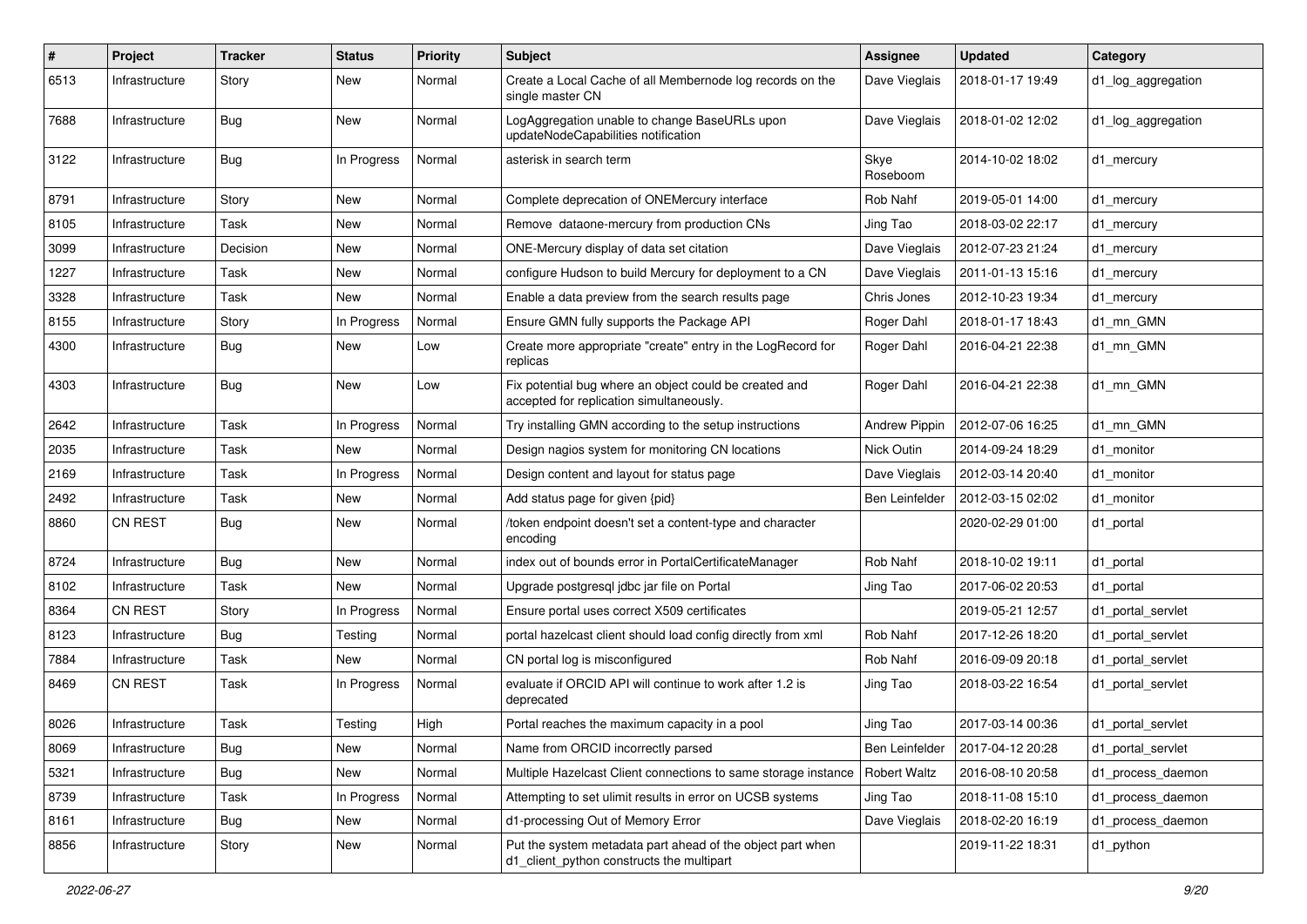| $\#$ | Project        | <b>Tracker</b> | <b>Status</b> | <b>Priority</b> | <b>Subject</b>                                                                                                                  | <b>Assignee</b>     | <b>Updated</b>   | Category               |
|------|----------------|----------------|---------------|-----------------|---------------------------------------------------------------------------------------------------------------------------------|---------------------|------------------|------------------------|
| 2585 | Infrastructure | Task           | In Progress   | Normal          | Update Use Case 09                                                                                                              | Skye<br>Roseboom    | 2014-09-11 15:47 | d1 replication         |
| 7178 | Infrastructure | Bug            | New           | Normal          | duplicate replica information on mn-demo-5                                                                                      | <b>Robert Waltz</b> | 2015-07-01 20:14 | d1 replication         |
| 8162 | Infrastructure | Story          | <b>New</b>    | Normal          | Replication tasks can contain stale potential target nodes                                                                      | Rob Nahf            | 2018-03-02 21:47 | d1 replication         |
| 4463 | Infrastructure | Story          | In Progress   | Normal          | Incorporate Node Replication Policy into replication processing                                                                 | Rob Nahf            | 2018-01-17 20:03 | d1 replication         |
| 6377 | Infrastructure | Story          | In Progress   | Normal          | Review CNode initialization in ReplicationManager - it doesn't<br>use local CN reference                                        | Rob Nahf            | 2018-01-17 19:52 | d1 replication         |
| 6376 | Infrastructure | Task           | <b>New</b>    | Normal          | test the new strategy against working ReplicationManager test                                                                   | <b>Rob Nahf</b>     | 2016-06-22 16:53 | d1 replication         |
| 6372 | Infrastructure | Task           | In Progress   | Normal          | rehabilitate ReplicationManager "unit" tests                                                                                    | Rob Nahf            | 2016-06-22 16:53 | d1_replication         |
| 6378 | Infrastructure | Task           | Testing       | Normal          | code up the new strategy                                                                                                        | Rob Nahf            | 2016-06-22 16:53 | d1_replication         |
| 6375 | Infrastructure | Task           | In Progress   | Normal          | Refactor out dependency on a working CN                                                                                         | Rob Nahf            | 2016-06-22 16:53 | d1 replication         |
| 4038 | Infrastructure | Feature        | New           | Normal          | change default replication implementation                                                                                       | Matthew Jones       | 2014-10-01 21:26 | d1_replication         |
| 8196 | Infrastructure | Bug            | New           | Normal          | Duplicated replicas in the system metadata                                                                                      | Jing Tao            | 2017-10-18 17:19 | d1 replication         |
| 8642 | Infrastructure | Bug            | New           | Normal          | Replication tasks apparently not deleted from backing store in<br>a timely fashion                                              | Dave Vieglais       | 2018-07-05 12:11 | d1 replication         |
| 8641 | Infrastructure | Bug            | New           | Normal          | Any change to SystemMetadata causes a new replication task<br>to be generated without consideration of the object replicability | Chris Jones         | 2018-07-04 12:28 | d1 replication         |
| 8640 | Infrastructure | Bug            | New           | Normal          | Replication includes "down" nodes as replication targets                                                                        | Chris Jones         | 2018-07-04 11:29 | d1 replication         |
| 8639 | Infrastructure | Story          | New           | Normal          | Replication performance is too slow to service demand                                                                           | Chris Jones         | 2018-07-04 11:18 | d1 replication         |
| 8582 | CN REST        | Story          | <b>New</b>    | Normal          | Replica Auditing service is throwing errors                                                                                     | Jing Tao            | 2019-01-14 16:40 | d1 replication auditor |
| 8108 | Infrastructure | Support        | New           | Normal          | Must determine the state of replication auditing for when<br>replicas on non-functioning MNs are still reported as complete     | Dave Vieglais       | 2017-06-06 17:56 | d1 replication auditor |
| 8777 | <b>CN REST</b> | Task           | New           | Normal          | Configure CN to audit objects greater than 1GB                                                                                  | Chris Jones         | 2019-03-13 20:50 | d1 replication auditor |
| 8778 | <b>CN REST</b> | Task           | New           | Normal          | Ensure SystemMetadata replica auditing updates are saved<br>and broadcast                                                       | Chris Jones         | 2019-03-12 16:54 | d1 replication auditor |
| 8776 | CN REST        | Task           | New           | Normal          | Set valid replica status to completed                                                                                           | Chris Jones         | 2019-03-12 15:57 | d1 replication auditor |
| 8756 | <b>CN REST</b> | Story          | <b>New</b>    | Normal          | Ensure replica auditor is effective                                                                                             | Chris Jones         | 2019-01-15 21:00 | d1_replication_auditor |
| 8757 | <b>CN REST</b> | Story          | New           | Normal          | Fix getChecksum() in MNAuditTask to use dynamic checksum<br>algorithms                                                          | Chris Jones         | 2019-01-14 19:48 | d1 replication auditor |
| 4188 | Infrastructure | Story          | In Progress   | Normal          | dataone Exception definition and implementation requires<br>clarification                                                       | Dave Vieglais       | 2018-01-17 20:05 | d1 schemas             |
| 4189 | Infrastructure | Task           | In Progress   | Normal          | Update dataone Errors xsd to match the documentation                                                                            | Dave Vieglais       | 2017-01-14 00:24 | d1_schemas             |
| 2827 | Infrastructure | Task           | In Progress   | Normal          | nesting groups requires schema change*                                                                                          | Dave Vieglais       | 2015-06-25 22:00 | d1 schemas             |
| 7911 | <b>CN REST</b> | Task           | New           | Normal          | Synchronization allows invalid checksums, preventing<br>corrected sync                                                          |                     | 2016-10-17 15:58 | d1 synchronization     |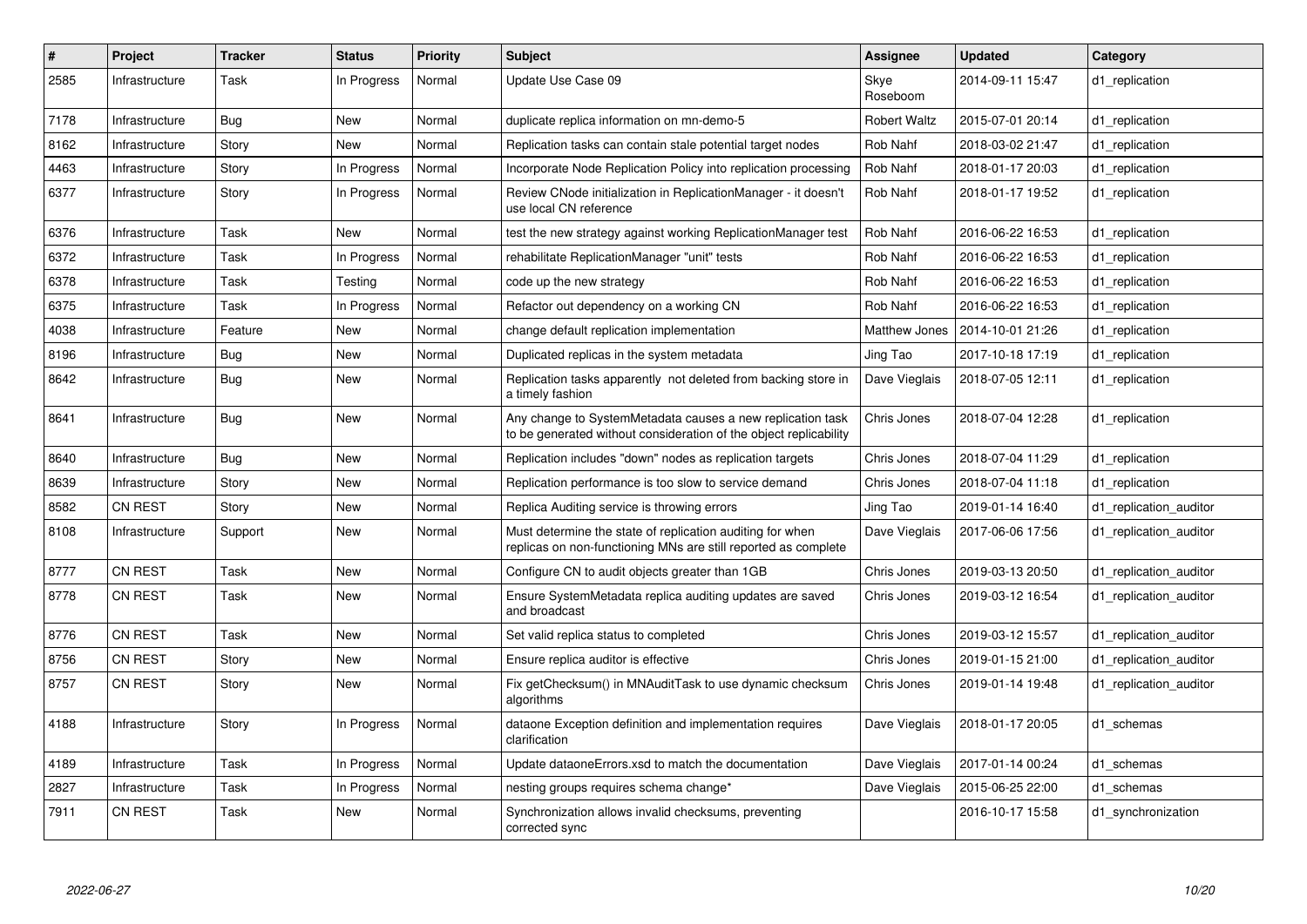| #    | Project        | <b>Tracker</b> | <b>Status</b> | <b>Priority</b> | <b>Subject</b>                                                                                                             | <b>Assignee</b>     | <b>Updated</b>   | Category           |
|------|----------------|----------------|---------------|-----------------|----------------------------------------------------------------------------------------------------------------------------|---------------------|------------------|--------------------|
| 7161 | <b>CN REST</b> | Bug            | New           | Normal          | TERN object fails to be indexed by Solr, but successfully<br>synchronized                                                  |                     | 2015-06-05 18:04 | d1_synchronization |
| 7954 | Infrastructure | Bug            | New           | Normal          | SyncFailedTask:submitSynchronizationFailed does not provide<br>cert when connecting to MN                                  | Roger Dahl          | 2017-04-19 18:55 | d1_synchronization |
| 6070 | Infrastructure | Bug            | <b>New</b>    | Normal          | CNs missing GOA objects                                                                                                    | Robert Waltz        | 2016-08-10 20:56 | d1_synchronization |
| 6011 | Infrastructure | <b>Bug</b>     | New           | Normal          | Synchronization fails from max_syncobjectqueue_size                                                                        | <b>Robert Waltz</b> | 2016-01-05 17:52 | d1 synchronization |
| 8827 | Infrastructure | <b>Bug</b>     | New           | Normal          | synchronization doesn't update dateSystemMetadataModified if<br>that's the only field that changed                         | Rob Nahf            | 2019-07-11 21:26 | d1_synchronization |
| 8783 | Infrastructure | Bug            | New           | Normal          | synchronization re-created 26k map entries in<br>SyncQueueFacade.nodeIdRoundRobin                                          | Rob Nahf            | 2019-04-02 20:10 | d1_synchronization |
| 8525 | Infrastructure | Story          | In Progress   | High            | timeout exceptions thrown from Hazelcast disable<br>synchronization                                                        | Rob Nahf            | 2018-11-16 17:32 | d1_synchronization |
| 8573 | Infrastructure | Bug            | In Progress   | Normal          | changing accessPolicies and rightHolders down the line of<br>series can cause improper sync failures                       | Rob Nahf            | 2018-05-03 21:52 | d1_synchronization |
| 8514 | Infrastructure | Task           | New           | Normal          | deploy new Metacat / synchronization slows down because of<br>increased cn.create times                                    | Rob Nahf            | 2018-03-22 17:07 | d1_synchronization |
| 8106 | Infrastructure | Bug            | Testing       | Normal          | Difficulty Distinguishing Between Different Kinds of Failed Sync<br>"Not Found" Error Messages                             | Rob Nahf            | 2018-02-20 16:57 | d1_synchronization |
| 7889 | Infrastructure | Story          | New           | Normal          | Synchronization not happening when authoritativeMN is not set<br>correctly.                                                | Rob Nahf            | 2018-01-17 19:01 | d1_synchronization |
| 8036 | Infrastructure | Story          | New           | Normal          | synchronization should respond to various MN down conditions<br>to avoid syncFailures                                      | Rob Nahf            | 2018-01-17 18:55 | d1_synchronization |
| 7958 | Infrastructure | Task           | In Progress   | Normal          | CN sometimes sends invalid submitSynchronizationFailed<br>document to MN                                                   | Rob Nahf            | 2017-01-04 17:23 | d1_synchronization |
| 7687 | <b>CN REST</b> | Bug            | New           | Normal          | Synchronization unable to change BaseURLs upon<br>updateNodeCapabilities notification                                      | Rob Nahf            | 2016-07-22 19:22 | d1_synchronization |
| 8864 | <b>CN REST</b> | Story          | New           | Normal          | Sychronization does not register authoritative replica entry<br>correctly                                                  | Jing Tao            | 2020-06-19 21:59 | d1_synchronization |
| 8851 | Infrastructure | Story          | New           | Normal          | CN sends error doc with "pid" to v2 endpoint                                                                               | Jing Tao            | 2019-11-06 22:31 | d1_synchronization |
| 8737 | Infrastructure | Story          | New           | Normal          | Submitters and rights-holders with group permissions can't be<br>granted authorization when the sync process validates sid | Jing Tao            | 2018-11-28 17:12 | d1_synchronization |
| 8097 | Infrastructure | Story          | New           | Normal          | Metacat (storage) and d1-synchronize both have the code to<br>compute the checksum                                         | Jing Tao            | 2018-01-09 19:10 | d1_synchronization |
| 2488 | Infrastructure | Story          | New           | Normal          | Changing the authoritativeMembernode will require all replica's   Dave Vieglais<br>systemMetadata be updated               |                     | 2018-01-17 20:39 | d1_synchronization |
| 7716 | Infrastructure | Story          | In Progress   | Normal          | How to facilitate resubmission of sync Failures?                                                                           | Dave Vieglais       | 2018-01-17 19:22 | d1_synchronization |
| 8038 | Infrastructure | Story          | In Progress   | Normal          | connect logging output to a log analysis tool                                                                              | Dave Vieglais       | 2018-01-17 18:52 | d1_synchronization |
| 4098 | Infrastructure | Task           | New           | Normal          | Synchronization should allow valid replicas held by MNs to set<br>obsoletedBy and archive flags                            | Dave Vieglais       | 2014-07-31 22:23 | d1_synchronization |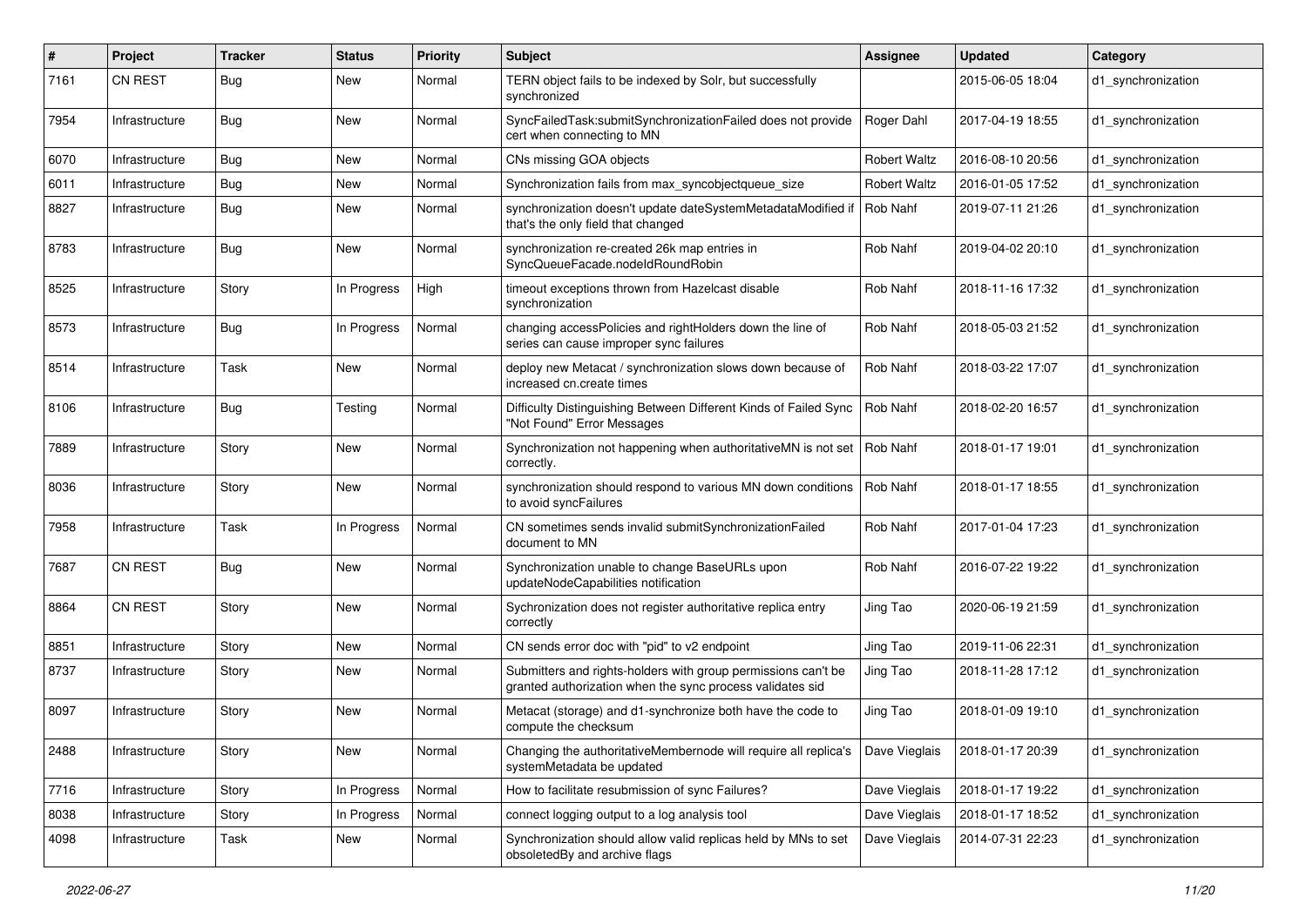| #    | Project        | <b>Tracker</b> | <b>Status</b> | <b>Priority</b> | <b>Subject</b>                                                                                | <b>Assignee</b>      | <b>Updated</b>   | Category                |
|------|----------------|----------------|---------------|-----------------|-----------------------------------------------------------------------------------------------|----------------------|------------------|-------------------------|
| 8053 | Infrastructure | Feature        | New           | Normal          | add funding award number to index                                                             | Peter<br>Slaughter   | 2019-03-04 19:36 | dataone-cn-index        |
| 7699 | Infrastructure | <b>Bug</b>     | New           | Normal          | alter scripts that backup postgresql db                                                       |                      | 2017-05-09 17:33 | dataone-cn-os-core      |
| 8115 | Infrastructure | Bug            | New           | Normal          | LDAP logging is set to DEBUG on production CNs                                                | Rob Nahf             | 2017-12-26 18:29 | dataone-cn-os-core      |
| 8167 | Infrastructure | Story          | New           | Normal          | Enable postgres replication between Coordinating Nodes                                        | Monica Ihli          | 2018-01-09 19:10 | dataone-cn-os-core      |
| 8091 | Infrastructure | Task           | In Progress   | Normal          | Mysterious sync failure of an eml object from the GOA node                                    | Jing Tao             | 2017-05-09 21:33 | dataone-cn-os-core      |
| 8804 | Infrastructure | Task           | New           | Normal          | Add Idap backup config to cn os-core                                                          | Dave Vieglais        | 2019-05-21 12:32 | dataone-cn-os-core      |
| 8051 | Infrastructure | Bug            | In Progress   | Normal          | CORS-based CN calls fail using Internet Explorer on Windows                                   | Chris Jones          | 2017-03-28 16:35 | dataone-cn-os-core      |
| 8857 | Infrastructure | Story          | New           | Normal          | D1Client.getCN() always get the production cn on the CN<br>Tomcat context                     | Jing Tao             | 2019-12-13 00:34 | dataone-cn-rest-service |
| 8076 | Infrastructure | <b>Bug</b>     | New           | High            | sysmeta can not be retrieved for some objects                                                 | Dave Vieglais        | 2017-04-22 01:54 | dataone-cn-rest-service |
| 6624 | Infrastructure | Task           | New           | Normal          | link Node Identity arch. spec. to OperationDocs Node Reg<br>page                              |                      | 2014-11-21 20:29 | Documentation           |
| 3438 | Infrastructure | Task           | New           | Normal          | Evaluate utility of schema.org                                                                |                      | 2012-12-21 16:15 | Documentation           |
| 2051 | Infrastructure | Task           | New           | Normal          | Use subject instead of NodeRef                                                                |                      | 2011-11-23 18:11 | Documentation           |
| 5531 | Infrastructure | Task           | Testing       | Normal          | Provide overview of replication process for MN implementors                                   | <b>Matthew Jones</b> | 2014-10-02 17:21 | Documentation           |
| 1502 | Infrastructure | Task           | New           | Normal          | Fix hierarchy of permission levels.                                                           | Matthew Jones        | 2014-10-01 20:47 | Documentation           |
| 1467 | Infrastructure | Task           | In Progress   | Normal          | Complete d1_schema changes for Authz and Authn.                                               | Matthew Jones        | 2014-10-01 20:47 | Documentation           |
| 725  | Infrastructure | Story          | In Progress   | Normal          | Create Authentication and Access control design specifications                                | Dave Vieglais        | 2018-01-17 20:52 | Documentation           |
| 3720 | Infrastructure | Story          | <b>New</b>    | Normal          | resource maps should be validated                                                             | Dave Vieglais        | 2018-01-17 20:17 | Documentation           |
| 5141 | Infrastructure | Story          | In Progress   | Normal          | Describe the mn.updateSystemMetadata behavior in use case<br>document                         | Dave Vieglais        | 2018-01-17 19:58 | Documentation           |
| 6071 | Infrastructure | Story          | In Progress   | Normal          | Release Notes and documentation                                                               | Dave Vieglais        | 2018-01-17 19:53 | Documentation           |
| 7279 | Infrastructure | Task           | New           | Normal          | MN implementation documentation - need document<br>management solution                        | Dave Vieglais        | 2015-07-28 22:24 | Documentation           |
| 7176 | Infrastructure | Task           | <b>New</b>    | Normal          | Develop textual documentation for certificate management                                      | Dave Vieglais        | 2015-06-10 01:33 | Documentation           |
| 7177 | Infrastructure | Task           | New           | Normal          | Develop video documentation for certificate management                                        | Dave Vieglais        | 2015-06-10 01:33 | Documentation           |
| 2540 | Infrastructure | Feature        | In Progress   | Normal          | add generateIdentifier() method to MNStorage API                                              | Dave Vieglais        | 2014-10-02 17:54 | Documentation           |
| 1983 | Infrastructure | Task           | New           | Normal          | UC04 describes MNCore.ping() with discovery capability                                        | Dave Vieglais        | 2014-10-02 17:21 | Documentation           |
| 1961 | Infrastructure | Task           | New           | Normal          | Types.ErrorMessage - does not exist                                                           | Dave Vieglais        | 2014-10-02 17:21 | Documentation           |
| 3314 | Infrastructure | Task           | New           | Normal          | CNRead.getQueryEngineDescription() - REST URL                                                 | Dave Vieglais        | 2014-10-02 17:21 | Documentation           |
| 6167 | Infrastructure | Task           | New           | Normal          | Docs for CNRead.search() say "SOLR" in capital but actual API<br>expects "solr" in lower case | Dave Vieglais        | 2014-10-02 17:21 | Documentation           |
| 2826 | Infrastructure | Task           | New           | Normal          | MNStorage.archive() - Permissions                                                             | Dave Vieglais        | 2014-10-02 17:21 | Documentation           |
| 2810 | Infrastructure | Task           | New           | Normal          | setReplicationStatus() example rwt state transition is incorrect                              | Dave Vieglais        | 2014-10-02 17:21 | Documentation           |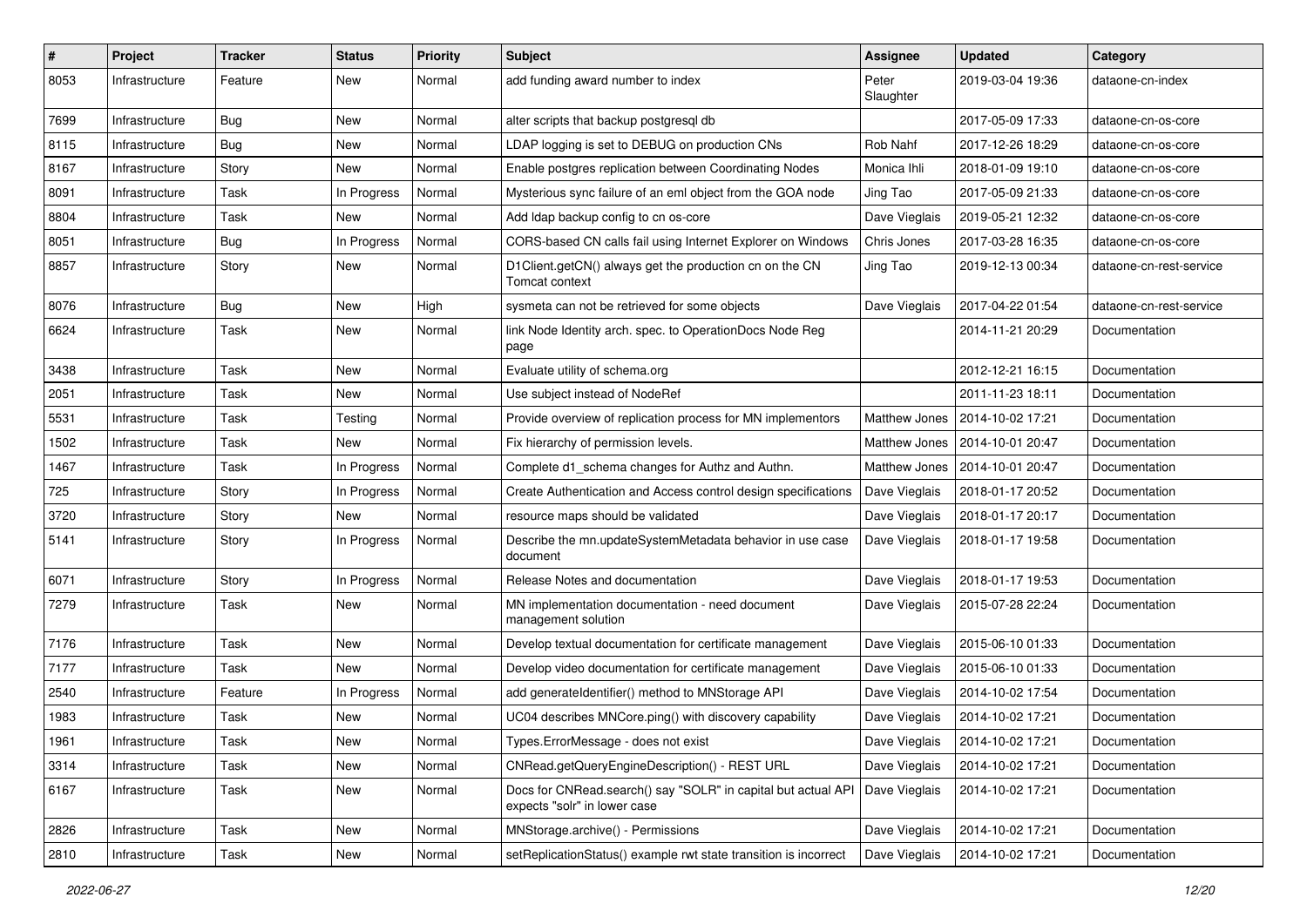| #    | Project        | <b>Tracker</b> | <b>Status</b> | <b>Priority</b> | Subject                                                                                   | <b>Assignee</b> | <b>Updated</b>   | Category             |
|------|----------------|----------------|---------------|-----------------|-------------------------------------------------------------------------------------------|-----------------|------------------|----------------------|
| 4102 | Infrastructure | Task           | New           | Normal          | Add expiration policy for CNCore.reserveldentifier()                                      | Dave Vieglais   | 2014-10-02 17:21 | Documentation        |
| 2809 | Infrastructure | Task           | New           | Normal          | MNStorage.update() - Make behavior explicit                                               | Dave Vieglais   | 2014-10-02 17:21 | Documentation        |
| 2794 | Infrastructure | Task           | New           | Normal          | Exceptions: Remove unsupported exception serializations and<br>add "header serialization" | Dave Vieglais   | 2014-10-02 17:21 | <b>Documentation</b> |
| 2793 | Infrastructure | Task           | New           | Normal          | MNRead.describe() - Document special requirement of<br>returning D1 exceptions in header  | Dave Vieglais   | 2014-10-02 17:21 | Documentation        |
| 2660 | Infrastructure | Task           | New           | Normal          | Deciding on a key size for D1 certs                                                       | Dave Vieglais   | 2014-10-02 17:21 | Documentation        |
| 2646 | Infrastructure | Task           | New           | Normal          | MNReplication.getReplica() - Add information about<br>CNReplication.isNodeAuthorized()    | Dave Vieglais   | 2014-10-02 17:21 | Documentation        |
| 1986 | Infrastructure | Task           | New           | Normal          | Update UC04 to use correct CN method for determining if a<br>PID exists                   | Dave Vieglais   | 2014-10-02 17:21 | Documentation        |
| 2508 | Infrastructure | Task           | New           | Normal          | MNStorage.delete(), MNStorage.update() - Action must be<br>denied for replicas.           | Dave Vieglais   | 2014-10-02 17:21 | Documentation        |
| 2475 | Infrastructure | Task           | New           | Normal          | CNReplication.setReplicationStatus() - How to represent null                              | Dave Vieglais   | 2014-10-02 17:21 | Documentation        |
| 2466 | Infrastructure | Task           | New           | Normal          | Authentication - Remove references to Principal                                           | Dave Vieglais   | 2014-10-02 17:21 | Documentation        |
| 3807 | Infrastructure | Task           | New           | Normal          | Add documentation for Types.QueryEngineDescription                                        | Dave Vieglais   | 2014-10-02 17:21 | Documentation        |
| 2465 | Infrastructure | Task           | New           | Normal          | Authentication - Remove TODO about selecting format for<br>principal name                 | Dave Vieglais   | 2014-10-02 17:21 | Documentation        |
| 2464 | Infrastructure | Task           | New           | Normal          | Authentication - no space after comma in subjects                                         | Dave Vieglais   | 2014-10-02 17:21 | Documentation        |
| 2394 | Infrastructure | Task           | New           | Normal          | CNRead.search() - solr / SOLR                                                             | Dave Vieglais   | 2014-10-02 17:21 | Documentation        |
| 2342 | Infrastructure | Task           | New           | Normal          | CNCore.reserveldentifier() - Update REST description                                      | Dave Vieglais   | 2014-10-02 17:21 | Documentation        |
| 2286 | Infrastructure | Task           | New           | Low             | Change Exceptions.InvalidToken to Exceptions.InvalidSession                               | Dave Vieglais   | 2014-10-02 17:21 | Documentation        |
| 2227 | Infrastructure | Task           | New           | Normal          | Specify valid mimetypes for responses                                                     | Dave Vieglais   | 2014-10-02 17:21 | Documentation        |
| 2172 | Infrastructure | Task           | New           | Normal          | Types.DateTime: Example serialization without TZ designator                               | Dave Vieglais   | 2014-10-02 17:21 | Documentation        |
| 3598 | Infrastructure | Task           | New           | Normal          | Node document subject description is a bit unclear                                        | Dave Vieglais   | 2014-10-02 17:21 | Documentation        |
| 2142 | Infrastructure | Task           | New           | Normal          | MNReplication.getReplica() - include PID in signature                                     | Dave Vieglais   | 2014-10-02 17:21 | Documentation        |
| 3315 | Infrastructure | Task           | New           | Normal          | CNRead.query() - POST in addition to GET                                                  | Dave Vieglais   | 2014-10-02 17:21 | <b>Documentation</b> |
| 2123 | Infrastructure | Task           | New           | Normal          | Description of serialVersion                                                              | Dave Vieglais   | 2014-10-02 17:21 | Documentation        |
| 2083 | Infrastructure | Task           | New           | Normal          | Split the CN API into public and private sections                                         | Dave Vieglais   | 2014-10-02 17:21 | Documentation        |
| 2054 | Infrastructure | Task           | New           | Normal          | CNReplication.setReplicationPolicy(),<br>updateReplicationMetadata()                      | Dave Vieglais   | 2014-10-02 17:21 | Documentation        |
| 6069 | Infrastructure | Story          | New           | Normal          | open ask.dataone.org sign-in to community                                                 | Dave Vieglais   | 2014-10-01 20:39 | Documentation        |
| 4190 | Infrastructure | Task           | New           | Normal          | Update architecture docs to import dataoneErrors.xsd                                      | Dave Vieglais   | 2014-09-24 18:28 | Documentation        |
| 3881 | Infrastructure | Task           | New           | Normal          | 4.2.1.4 Definition of Verified User Lacking                                               | Dave Vieglais   | 2014-09-24 18:27 | Documentation        |
| 3332 | Infrastructure | Task           | In Progress   | Normal          | Revise use cases and add sample code                                                      | Dave Vieglais   | 2014-09-24 18:27 | Documentation        |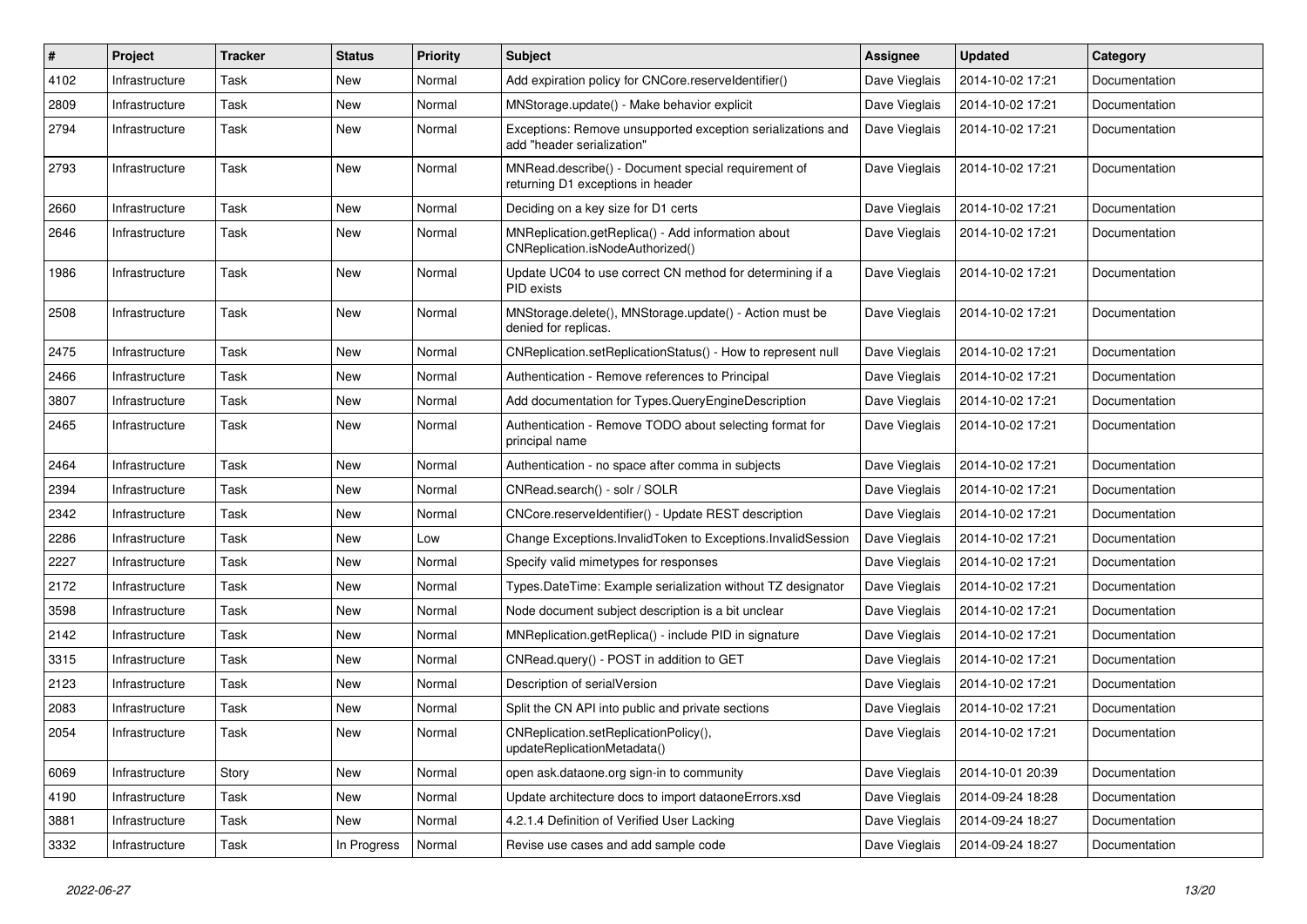| #    | Project        | <b>Tracker</b> | <b>Status</b> | <b>Priority</b> | <b>Subject</b>                                                                                               | <b>Assignee</b>      | <b>Updated</b>   | Category                |
|------|----------------|----------------|---------------|-----------------|--------------------------------------------------------------------------------------------------------------|----------------------|------------------|-------------------------|
| 3063 | Infrastructure | Task           | New           | Normal          | Change Mutability of Metadata documentation                                                                  | Dave Vieglais        | 2014-09-24 18:27 | Documentation           |
| 2688 | Infrastructure | Task           | New           | Normal          | Develop guidelines for how Subject entries are handled -<br>creation, normalization, comparison              | Dave Vieglais        | 2014-09-24 18:27 | Documentation           |
| 3728 | Infrastructure | Task           | New           | Normal          | Update and augment architecture use cases to describe<br>processes for property changes on system metadata   | Dave Vieglais        | 2014-09-24 18:27 | Documentation           |
| 3901 | Infrastructure | Task           | New           | Normal          | Review Mozilla Persona as an alternative for identity<br>management                                          | Dave Vieglais        | 2013-08-09 11:57 | Documentation           |
| 1035 | Infrastructure | Task           | In Progress   | Normal          | Develop reference architecture documents                                                                     | <b>Bruce Wilson</b>  | 2011-03-03 19:26 | Documentation           |
| 3468 | Infrastructure | Task           | New           | Normal          | Explore how CN.listObject can effectively use<br>auto-incremented key                                        | Ben Leinfelder       | 2013-01-08 18:35 | Documentation           |
| 6542 | Infrastructure | Bug            | New           | Normal          | Unable to add metadata document on mndemo8                                                                   |                      | 2014-10-30 16:30 | Environment.Development |
| 6062 | Infrastructure | Bug            | In Progress   | Normal          | Jenkins not cascading builds in trunk                                                                        | <b>Robert Waltz</b>  | 2016-08-10 20:56 | Environment.Development |
| 6067 | Infrastructure | Decision       | New           | Normal          | Should we configure Dependency Analyzer Plugin in Jenkins?                                                   | <b>Robert Waltz</b>  | 2014-08-22 03:58 | Environment.Development |
| 2411 | Infrastructure | Bug            | In Progress   | Normal          | knb MNs and CNs allow self-signed certificates to connect                                                    | Chris Jones          | 2014-10-01 22:22 | Environment.Development |
| 3880 | Infrastructure | Task           | <b>New</b>    | Normal          | 4.2.1.3 CILogon Extension Not Documented                                                                     |                      | 2014-09-24 18:27 | Environment.Production  |
| 3879 | Infrastructure | Task           | New           | Normal          | 4.2.1.2 Missing Policies and Expectations                                                                    |                      | 2014-09-24 18:27 | Environment.Production  |
| 5498 | Infrastructure | Task           | New           | Normal          | Determine the cause of the Jun2014 cn-orc-1 out of memory<br>issue                                           | Michael<br>Campfield | 2014-10-31 19:11 | Environment.Production  |
| 7607 | Infrastructure | Task           | <b>New</b>    | Normal          | LTER_EUROPE refuses the production CN from harvesting log<br>records                                         | Laura Moyers         | 2016-06-09 16:34 | Environment.Production  |
| 7712 | Infrastructure | Story          | <b>New</b>    | Normal          | Sanparks fails during LogAggregation                                                                         | Laura Moyers         | 2016-04-06 16:43 | Environment.Production  |
| 7606 | Infrastructure | Task           | In Progress   | Normal          | NRDC does not trust the CN certificate for log harvesting                                                    | Laura Moyers         | 2016-04-06 16:14 | Environment.Production  |
| 7641 | Infrastructure | Task           | New           | Normal          | contact ONEShare                                                                                             | Laura Moyers         | 2016-02-12 16:40 | Environment.Production  |
| 7640 | Infrastructure | Story          | New           | Normal          | <b>ONEShare failing with ServiceFailure</b>                                                                  | Laura Moyers         | 2016-02-12 16:39 | Environment.Production  |
| 7612 | Infrastructure | Task           | In Progress   | Normal          | <b>Contact ORNLDAAC</b>                                                                                      | Laura Moyers         | 2016-02-11 18:02 | Environment.Production  |
| 7611 | Infrastructure | Story          | New           | Normal          | ORNLDAAC fails during log aggregation                                                                        | Laura Moyers         | 2016-01-26 16:39 | Environment.Production  |
| 7605 | Infrastructure | Story          | New           | Normal          | MemberNodes not authorizing CN to harvest log records                                                        | Dave Vieglais        | 2018-01-17 19:33 | Environment.Production  |
| 3512 | Infrastructure | Task           | New           | Normal          | Issue production client certificates for<br>mn-{ucsb orc unm}-2.dataone.org replica target nodes             | Dave Vieglais        | 2013-01-23 16:34 | Environment.Production  |
| 4719 | Infrastructure | Task           | In Progress   | Normal          | Replace CN client certificate                                                                                | Chris Jones          | 2014-09-24 18:14 | Environment.Production  |
| 4716 | Infrastructure | Task           | In Progress   | Normal          | refresh client certificate for urn:node:DRYAD                                                                | Chris Jones          | 2014-09-24 18:14 | Environment.Production  |
| 4714 | Infrastructure | Task           | In Progress   | Normal          | Refresh client certificate for MN urn:node:TFRI                                                              | Chris Jones          | 2014-09-24 18:14 | Environment.Production  |
| 5136 | Infrastructure | Task           | New           | Normal          | Change DNS seetings on all DataONE VMs                                                                       | Chris Jones          | 2014-05-08 03:16 | Environment.Production  |
| 4200 | Infrastructure | Task           | New           | Normal          | Update replication.properties with metacat database password<br>after upgrade before starting process daemon | Chris Jones          | 2013-12-11 20:34 | Environment.Production  |
| 3864 | Infrastructure | Task           | In Progress   | Normal          | Release CCI 1.2.1 Features                                                                                   | Chris Jones          | 2013-09-12 20:04 | Environment.Production  |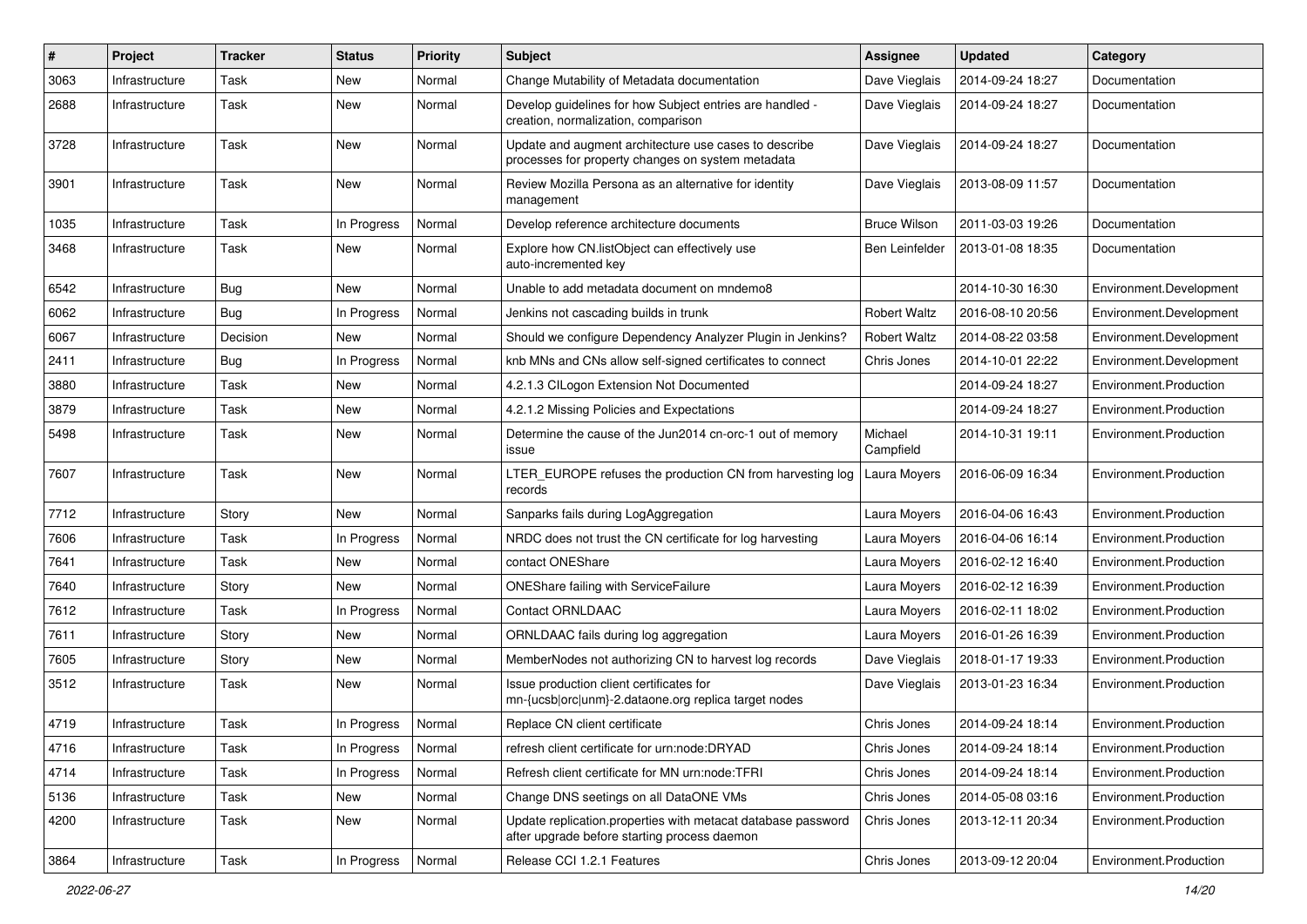| #    | Project        | <b>Tracker</b> | <b>Status</b> | <b>Priority</b> | Subject                                                                                                            | Assignee              | <b>Updated</b>   | Category               |
|------|----------------|----------------|---------------|-----------------|--------------------------------------------------------------------------------------------------------------------|-----------------------|------------------|------------------------|
| 3610 | Infrastructure | Task           | In Progress   | Normal          | Include ESRI-specific FGDC metadata schema in object format<br>list                                                | Chris Jones           | 2013-07-03 00:23 | Environment.Production |
| 3612 | Infrastructure | Task           | New           | Normal          | CN SystemMetadata has incomplete obsoletedBy information                                                           | <b>Ben Leinfelder</b> | 2013-03-08 17:43 | Environment.Production |
| 3625 | Infrastructure | Task           | New           | Normal          | Update existing SANParks doctype="metadata" objects to new<br>ESRI/FGDC objectFormatId                             | Ben Leinfelder        | 2013-02-27 23:44 | Environment.Production |
| 6706 | Infrastructure | Task           | New           | Normal          | CN-SANDBOX initiated synchronization with mnTestLTER<br>before node was "approved"                                 | Robert Waltz          | 2015-10-09 17:38 | Environment.Sandbox    |
| 4246 | Infrastructure | Task           | In Progress   | Normal          | Determine why cn-stage-ucsb-1 LDAP syncrepl is failing                                                             | Michael<br>Campfield  | 2014-10-31 17:42 | Environment.Stage1     |
| 7666 | Infrastructure | <b>Bug</b>     | New           | Normal          | mnTestMPC repeating attempts to set replica status to FAILED                                                       | Laura Moyers          | 2016-02-25 21:44 | Environment.Stage1     |
| 6761 | Infrastructure | Task           | New           | Normal          | unregister extraneous nodes in STAGE-2                                                                             |                       | 2015-01-14 00:49 | Environment.Stage2     |
| 6883 | Infrastructure | Story          | New           | Normal          | support for ESRI Shapefile object format                                                                           |                       | 2018-01-17 19:40 | Format ID              |
| 6877 | Infrastructure | Task           | New           | Normal          | Support for ISO 19115 metadata standard                                                                            |                       | 2015-03-10 18:08 | Format ID              |
| 6876 | Infrastructure | Task           | New           | Normal          | Support for ISO 19139 metadata standard                                                                            |                       | 2015-03-10 17:27 | Format ID              |
| 6543 | Infrastructure | Story          | New           | Normal          | Support RIF-CS metadata standard                                                                                   | Dave Vieglais         | 2018-01-17 19:46 | Format ID              |
| 2031 | Infrastructure | Task           | New           | Normal          | Document the structure and interconnections of VM host<br>hardware at UCSB                                         | Nick Outin            | 2014-09-24 18:29 | Hardware               |
| 6367 | Infrastructure | Task           | New           | Normal          | Update drive firmware on P2-1 UCSB SAN Array                                                                       | Nick Outin            | 2014-09-08 20:19 | Hardware               |
| 5988 | Infrastructure | Task           | New           | Normal          | Determine cause of Idap "server not responding" errors<br>between prod CNs                                         | Jing Tao              | 2014-07-22 23:18 | Hardware               |
| 2030 | Infrastructure | Task           | <b>New</b>    | Normal          | Document the structure and interconnections of VM host<br>hardware at UNM                                          | Dave Vieglais         | 2014-09-24 18:29 | Hardware               |
| 2033 | Infrastructure | Task           | New           | Normal          | Document hardware / CN administrators and their contact info                                                       | Dave Vieglais         | 2014-09-24 18:29 | Management             |
| 2029 | Infrastructure | Task           | New           | Normal          | Document VM specifications for replication MNs                                                                     | Dave Vieglais         | 2014-09-24 18:29 | Management             |
| 2028 | Infrastructure | Task           | New           | Normal          | Document VM specifications for CNs                                                                                 | Dave Vieglais         | 2014-09-24 18:29 | Management             |
| 4192 | Infrastructure | Task           | In Progress   | Normal          | Notify MN implementations of the discrepancy in exception<br>definition                                            | Dave Vieglais         | 2014-09-24 18:28 | Management             |
| 7919 | Infrastructure | <b>Bug</b>     | New           | High            | unloadable system metadata in CNs by Hazelcast                                                                     |                       | 2016-11-01 19:30 | Metacat                |
| 1225 | Infrastructure | Task           | New           | Normal          | Configure Hudson Metacat build                                                                                     |                       | 2011-01-13 14:41 | Metacat                |
| 8734 | Infrastructure | Story          | New           | Normal          | Hazelcast shutdown tied to out of memory exception!                                                                | Rob Nahf              | 2018-10-18 16:55 | Metacat                |
| 8380 | Infrastructure | <b>Bug</b>     | New           | Normal          | MN.update method doesn't check if the authoritativeMN is null Jing Tao<br>on the system metadata of the new object |                       | 2018-03-02 21:53 | Metacat                |
| 8379 | Infrastructure | Bug            | New           | Normal          | remove or improve AuthLdap.getGroups logging statement                                                             | Jing Tao              | 2018-02-27 16:51 | Metacat                |
| 8224 | Infrastructure | Task           | New           | Normal          | metacat not promoting node token privs for solr                                                                    | Jing Tao              | 2017-12-04 19:33 | Metacat                |
| 8184 | Infrastructure | Feature        | New           | Normal          | a feature indicates to restart tomcat when hazelcast client died                                                   | Jing Tao              | 2017-09-14 19:14 | Metacat                |
| 8104 | Infrastructure | Task           | New           | Normal          | Upgrade postgresql jdbc jar file on Metacat                                                                        | Jing Tao              | 2017-06-02 20:58 | Metacat                |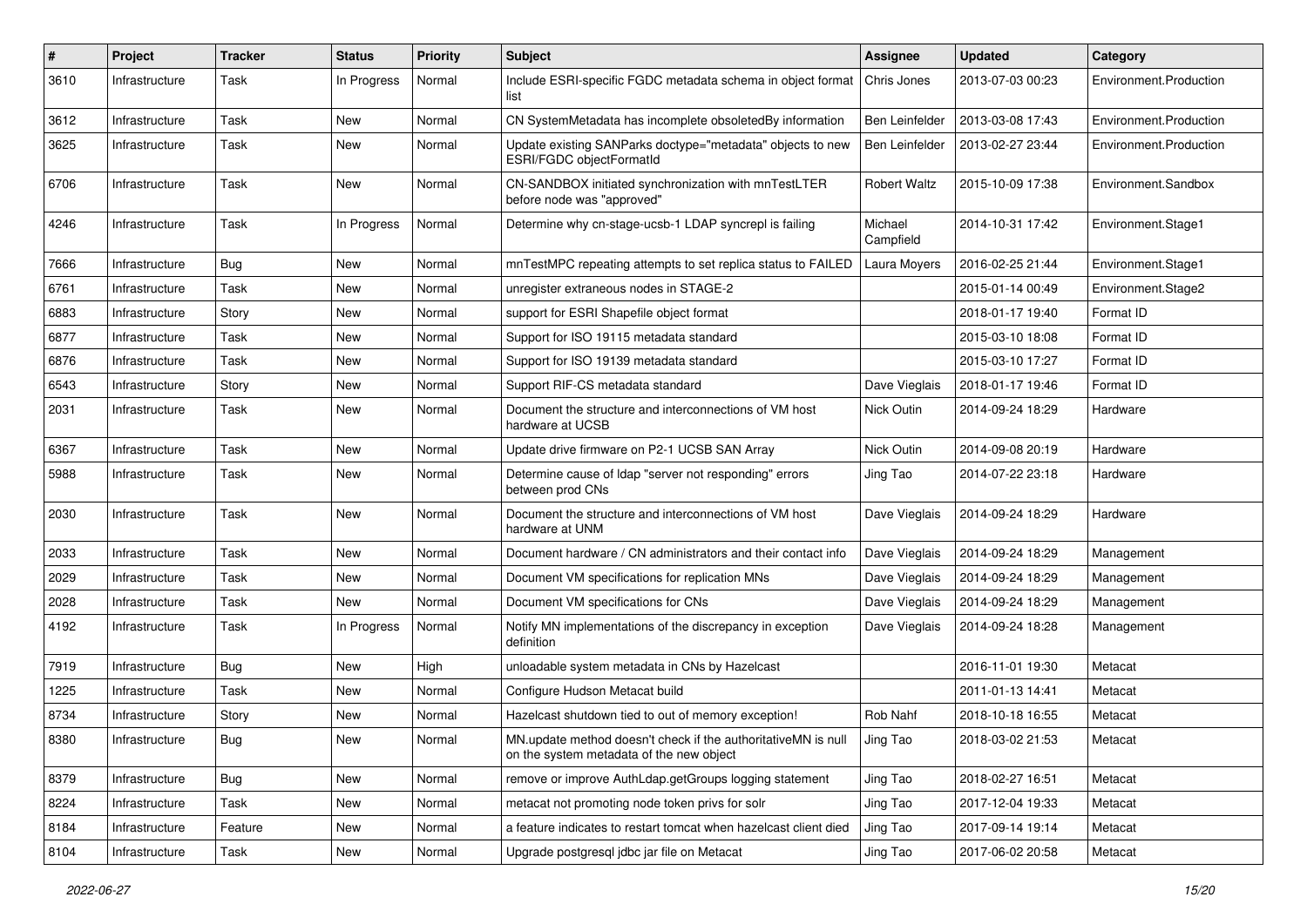| $\#$ | Project        | <b>Tracker</b> | <b>Status</b> | <b>Priority</b> | <b>Subject</b>                                                                        | Assignee           | <b>Updated</b>   | Category     |
|------|----------------|----------------|---------------|-----------------|---------------------------------------------------------------------------------------|--------------------|------------------|--------------|
| 7876 | Infrastructure | Feature        | New           | Normal          | Create a new admin page for Metacat admins to register<br>schemas                     | Jing Tao           | 2016-12-21 09:11 | Metacat      |
| 7825 | Infrastructure | <b>Bug</b>     | <b>New</b>    | Normal          | Hazelcast service stops working after a while                                         | Jing Tao           | 2016-06-07 18:53 | Metacat      |
| 7466 | Infrastructure | Task           | In Progress   | Normal          | Some objects not accessible on the CN via REST API                                    | Chris Jones        | 2015-11-05 16:11 | Metacat      |
| 3700 | Infrastructure | <b>Bug</b>     | New           | Normal          | MNodeService.replicate will not request new object if existing<br>on MN               | Chris Jones        | 2015-01-06 19:43 | Metacat      |
| 3488 | Infrastructure | Task           | New           | Normal          | Create custom merge policy to support managing<br>data/information inconsistency      | Chris Jones        | 2014-03-14 17:27 | Metacat      |
| 4210 | Infrastructure | Task           | Testing       | Immediate       | Metacat does not set serialVersion correctly in CNodeService<br>archive() or delete() | Chris Jones        | 2013-12-20 16:12 | Metacat      |
| 3616 | Infrastructure | Task           | <b>New</b>    | Normal          | Enable ServiceMethodRestriction support in Metacat                                    | Chris Jones        | 2013-02-27 16:28 | Metacat      |
| 3419 | Infrastructure | Task           | In Progress   | Normal          | CNRead.describe() does not return Content-Length header                               | Chris Jones        | 2013-02-21 18:41 | Metacat      |
| 3175 | Infrastructure | Task           | New           | Normal          | Include dataoneTypes.xsd in Metacat registered schemas                                | Chris Jones        | 2012-10-05 14:23 | Metacat      |
| 3246 | Infrastructure | <b>Bug</b>     | <b>New</b>    | Low             | Metacat returns 500 instead of 404 in some cases                                      | Ben Leinfelder     | 2014-10-02 18:03 | Metacat      |
| 3626 | Infrastructure | Task           | New           | Normal          | Metacat should use correct object format for ESRI profile<br>metadata                 | Ben Leinfelder     | 2013-02-27 23:56 | Metacat      |
| 3465 | Infrastructure | Task           | New           | Normal          | Improve Metacat listObject slicing                                                    | Ben Leinfelder     | 2013-01-08 18:54 | Metacat      |
| 3467 | Infrastructure | Task           | New           | Normal          | MN.listObject should use auto-incremented key                                         | Ben Leinfelder     | 2013-01-08 18:31 | Metacat      |
| 3357 | Infrastructure | Task           | New           | Normal          | Address ISet iterator bug that only iterates over a subset of the<br><b>ISet</b>      | Ben Leinfelder     | 2012-12-12 16:54 | Metacat      |
| 7498 | Search UI      | Task           | In Progress   | Normal          | Search UI deployments need to be automated                                            | Chris Jones        | 2015-11-21 00:36 | MetacatUI    |
| 7754 | Search UI      | Story          | In Progress   | Normal          | Support for XSL transform of various metadata formats                                 | <b>Bryce Mecum</b> | 2018-05-17 14:18 | MetacatUI    |
| 4051 | Infrastructure | Feature        | New           | Normal          | MN Stack supporting Fedora Commons                                                    |                    | 2014-10-02 21:39 | mn.Fedora    |
| 2594 | Infrastructure | Task           | New           | Normal          | Prepare a Mercury MN overview for the workshop                                        | Giri<br>Palanisamy | 2012-04-09 22:59 | mn.Mercury   |
| 3067 | Infrastructure | Task           | New           | Normal          | Old DAAC PIDs to archive                                                              | Dave Vieglais      | 2013-01-02 14:14 | mn.Mercury   |
| 3596 | Infrastructure | Task           | New           | Normal          | Fix Merritt Repository resource map typing of triple objects                          | John Kunze         | 2013-02-19 02:27 | mn.Merritt   |
| 4052 | Infrastructure | Story          | In Progress   | Normal          | OPeNDAP MN Story                                                                      |                    | 2013-10-06 20:07 | mn.OPeNDAP   |
| 4053 | Infrastructure | Task           | In Progress   | Normal          | Architect OPeNDAP MN                                                                  | Dave Vieglais      | 2013-10-06 20:11 | mn.OPeNDAP   |
| 3591 | Infrastructure | Story          | In Progress   | Normal          | Content consistency checks for new member nodes                                       | Rob Nahf           | 2018-01-17 20:23 | MNWebChecker |
| 6395 | Infrastructure | Story          | In Progress   | Normal          | Menber Node testers are stuck when the MNWebTester hangs<br>crashes                   | Rob Nahf           | 2018-01-17 19:51 | MNWebChecker |
| 3924 | Infrastructure | Task           | <b>New</b>    | Normal          | Pids in ObjectList should be the same as pids in the<br>systemMetadata Map            | Rob Nahf           | 2014-10-01 22:04 | MNWebChecker |
| 3925 | Infrastructure | Task           | New           | Normal          | navigate through the ResourceMap confirm existence of<br>identifiers on the MN        | Rob Nahf           | 2014-10-01 22:04 | MNWebChecker |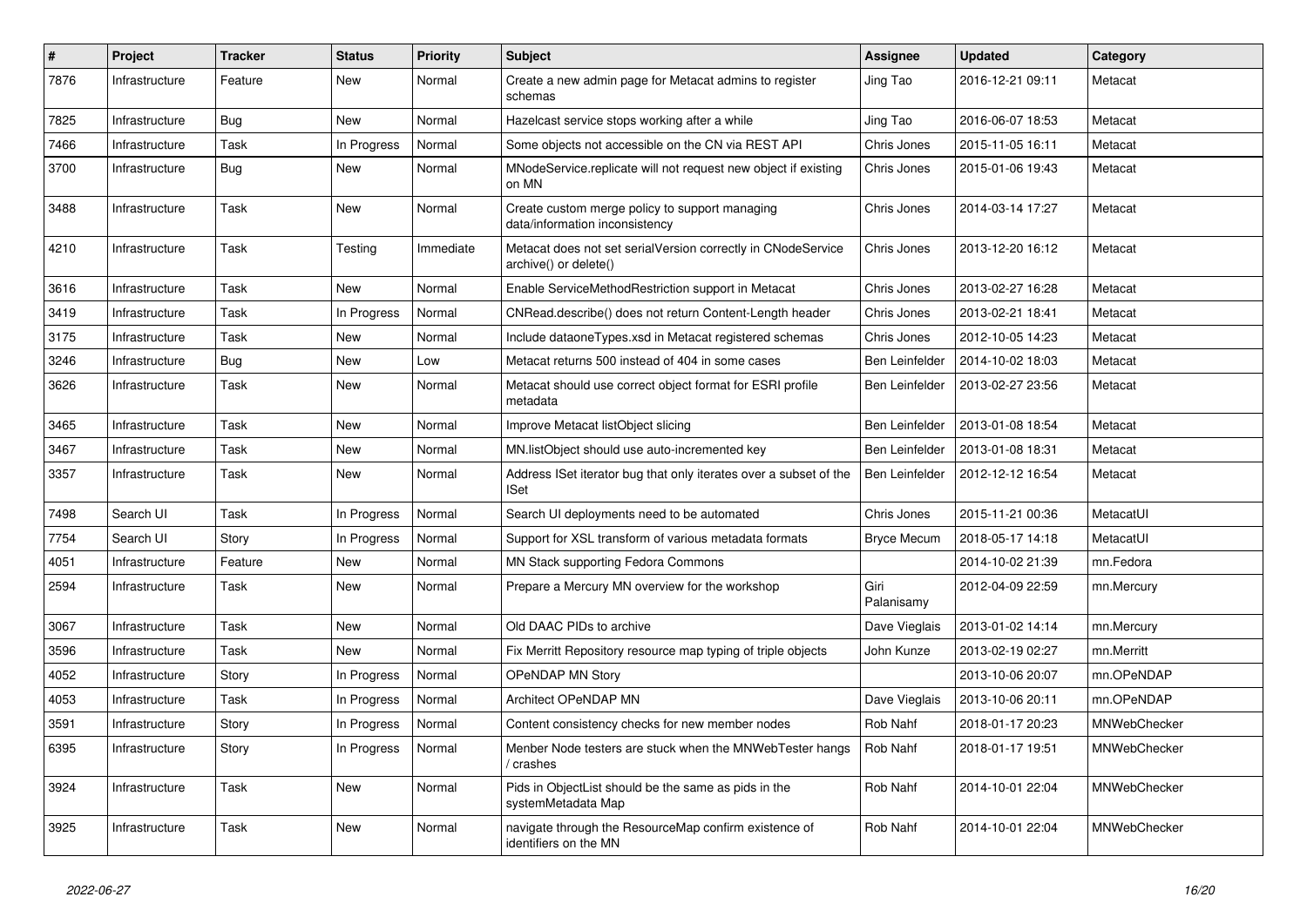| #    | Project        | <b>Tracker</b> | <b>Status</b> | <b>Priority</b> | <b>Subject</b>                                                                                                                                        | <b>Assignee</b> | <b>Updated</b>   | Category            |
|------|----------------|----------------|---------------|-----------------|-------------------------------------------------------------------------------------------------------------------------------------------------------|-----------------|------------------|---------------------|
| 6398 | Infrastructure | Task           | New           | Normal          | update MNWebTest operations docs                                                                                                                      | <b>Rob Nahf</b> | 2014-10-01 20:34 | MNWebChecker        |
| 6396 | Infrastructure | Task           | In Progress   | Normal          | embed jetty server in d1_integration to run WebTests locally                                                                                          | Rob Nahf        | 2014-10-01 20:34 | MNWebChecker        |
| 6397 | Infrastructure | Task           | New           | Normal          | test that it works from standalone .war                                                                                                               | Rob Nahf        | 2014-10-01 20:34 | <b>MNWebChecker</b> |
| 6399 | Infrastructure | Task           | New           | Normal          | set up release practice for the MNWebTester .war                                                                                                      | Rob Nahf        | 2014-10-01 20:34 | <b>MNWebChecker</b> |
| 3577 | Infrastructure | Task           | New           | Normal          | Confusing message about "Ignored Tests present".                                                                                                      | Rob Nahf        | 2013-02-14 22:36 | <b>MNWebChecker</b> |
| 6478 | Infrastructure | Task           | New           | Normal          | move mncheck VM to a different VMhost                                                                                                                 | Dave Vieglais   | 2014-10-01 20:34 | MNWebChecker        |
| 3076 | Infrastructure | Task           | New           | Normal          | Allow user to specify Morpho storage directory                                                                                                        |                 | 2013-03-02 05:29 | Morpho              |
| 3082 | Infrastructure | Task           | New           | Normal          | Morpho should not rely on CN for any critical features                                                                                                |                 | 2013-03-02 05:26 | Morpho              |
| 6392 | Infrastructure | Decision       | New           | Normal          | CN getChecksum REST API design review                                                                                                                 | Dave Vieglais   | 2014-09-18 17:09 | Requirement         |
| 820  | Requirements   | Requirement    | New           | High            | (Requirement) Common API for authentication and<br>authorization operations                                                                           | Dave Vieglais   | 2010-09-06 21:23 | Requirement         |
| 763  | Requirements   | Requirement    | New           | High            | (Requirement) Authentication and authorization services are<br>geographically replicated                                                              | Dave Vieglais   | 2010-09-06 20:52 | Requirement         |
| 391  | Requirements   | Requirement    | New           | High            | (Requirement) Enable different classes of users commensurate<br>with their roles.                                                                     | Dave Vieglais   | 2010-09-06 20:51 | Requirement         |
| 390  | Requirements   | Requirement    | New           | High            | (Requirement) Consistent mechanism for identifying users                                                                                              | Dave Vieglais   | 2010-09-06 20:50 | Requirement         |
| 777  | Requirements   | Requirement    | New           | High            | (Requirement) Authorization rules should support common<br>permission levels                                                                          | Dave Vieglais   | 2010-09-06 20:49 | Requirement         |
| 764  | Requirements   | Requirement    | New           | High            | (Requirement) Authentication and access control should be<br>consistently available                                                                   | Dave Vieglais   | 2010-09-06 20:32 | Requirement         |
| 392  | Requirements   | Requirement    | <b>New</b>    | High            | (Requirement) Identity and access control should be<br>interoperable across datanets                                                                  | Dave Vieglais   | 2010-09-06 20:31 | Requirement         |
| 765  | Requirements   | Requirement    | New           | High            | (Requirement) Tools can access an API for authn and authz                                                                                             | Dave Vieglais   | 2010-09-06 20:30 | Requirement         |
| 393  | Requirements   | Requirement    | New           | High            | (Requirement) Access control rule evaluation must be highly<br>scalable and responsive.                                                               | Dave Vieglais   | 2010-09-06 20:27 | Requirement         |
| 771  | Requirements   | Requirement    | <b>New</b>    | High            | (Requirement) User identities should have simple string<br>serializations that express both the user identity and<br>namespace from which it is drawn | Dave Vieglais   | 2010-09-06 03:12 | Requirement         |
| 761  | Requirements   | Requirement    | New           | High            | (Requirement) Users can specify authorization rules for data<br>objects, science metadata objects, and process artifacts<br>separately                | Dave Vieglais   | 2010-09-06 03:06 | Requirement         |
| 769  | Requirements   | Requirement    | <b>New</b>    | High            | (Requirement) Authorization should support critical roles, such<br>as curators and system administrators                                              | Dave Vieglais   | 2010-09-06 03:02 | Requirement         |
| 762  | Requirements   | Requirement    | <b>New</b>    | High            | (Requirement) User identities can be derived from existing<br>institutional directory services                                                        | Dave Vieglais   | 2010-09-06 03:01 | Requirement         |
| 795  | Requirements   | Requirement    | <b>New</b>    | High            | (Requirement) System must support revocation of user<br>permissions                                                                                   | Dave Vieglais   | 2010-08-29 20:45 | Requirement         |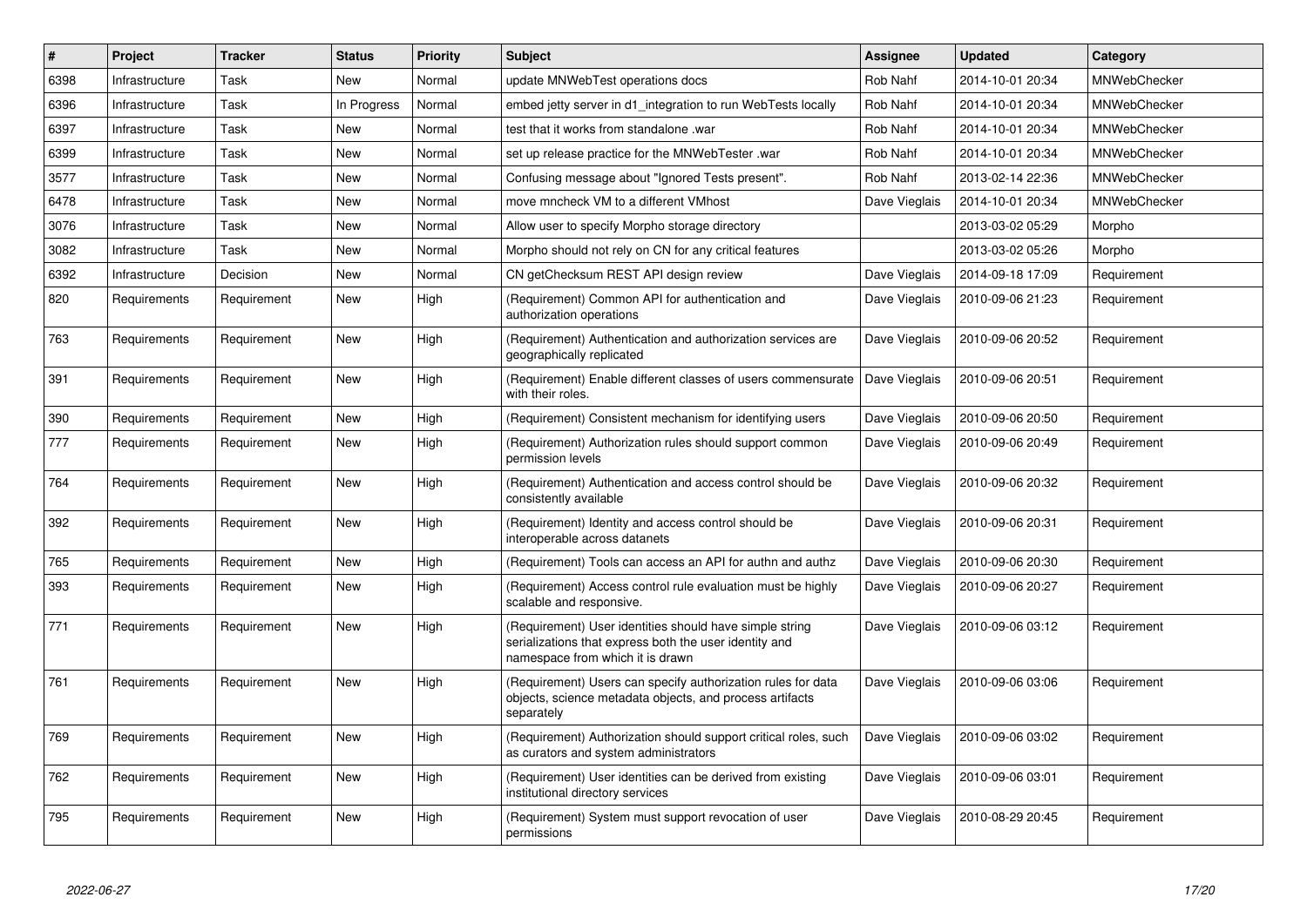| #    | Project        | <b>Tracker</b> | <b>Status</b> | <b>Priority</b> | <b>Subject</b>                                                                                                                                             | <b>Assignee</b> | <b>Updated</b>   | Category                  |
|------|----------------|----------------|---------------|-----------------|------------------------------------------------------------------------------------------------------------------------------------------------------------|-----------------|------------------|---------------------------|
| 772  | Requirements   | Requirement    | New           | High            | (Requirement) Authentication services should be compatible<br>with existing infrastructure and applications                                                | Dave Vieglais   | 2010-08-11 07:54 | Requirement               |
| 770  | Requirements   | Requirement    | New           | High            | (Requirement) Authorization system should be able to express<br>the pseudo-principal concepts like 'public'                                                | Dave Vieglais   | 2010-08-11 00:41 | Requirement               |
| 768  | Requirements   | Requirement    | <b>New</b>    | High            | (Requirement) Need default authz policies that resolve<br>problems associated with inaccessible principals                                                 | Dave Vieglais   | 2010-08-11 00:34 | Requirement               |
| 767  | Requirements   | Requirement    | New           | High            | (Requirement) Users need to be able to express embargo rules<br>for data                                                                                   | Dave Vieglais   | 2010-08-11 00:16 | Requirement               |
| 766  | Requirements   | Requirement    | New           | High            | (Requirement) Users should be able to easily assign proxy<br>privileges to other users and to systems acting on their behalf<br>for limited time durations | Dave Vieglais   | 2010-08-11 00:11 | Requirement               |
| 6791 | Infrastructure | Bug            | <b>New</b>    | Normal          | Building d1_log_aggregation doesn't trigger downstream builds                                                                                              |                 | 2015-01-31 00:32 | <b>Support Operations</b> |
| 2685 | Infrastructure | Task           | New           | Normal          | Where's the WIFFM on the DataONE web site for the<br>researcher user?                                                                                      |                 | 2012-05-01 15:31 | <b>Support Operations</b> |
| 3811 | Infrastructure | Task           | New           | Normal          | Document the "non-standard" certificates being used for<br>accessing content in DataONE and it's member nodes                                              | Rob Nahf        | 2014-09-24 18:27 | <b>Support Operations</b> |
| 7184 | Infrastructure | Task           | New           | Normal          | Create an Ansible script that can replace a server certificate                                                                                             | Nick Outin      | 2015-06-15 15:10 | <b>Support Operations</b> |
| 2018 | Infrastructure | Task           | <b>New</b>    | Normal          | document DataONE CA operations procedures                                                                                                                  | Matthew Jones   | 2012-04-23 17:53 | <b>Support Operations</b> |
| 1671 | Infrastructure | Task           | New           | Normal          | Need folder for DUG, accessible by DUG members                                                                                                             | Matthew Jones   | 2011-07-12 12:09 | <b>Support Operations</b> |
| 3492 | Infrastructure | Bug            | In Progress   | Urgent          | Invalid PIDs in production (whitespace)                                                                                                                    | Jing Tao        | 2017-04-27 15:31 | <b>Support Operations</b> |
| 8366 | Infrastructure | Story          | <b>New</b>    | Normal          | Migrate jenkins continuous integration from UNM to UCSB                                                                                                    | Dave Vieglais   | 2019-01-22 19:26 | <b>Support Operations</b> |
| 8367 | Infrastructure | Story          | New           | Normal          | Duplicate jenkins jobs from UNM to UCSB                                                                                                                    | Dave Vieglais   | 2019-01-22 19:25 | <b>Support Operations</b> |
| 8368 | Infrastructure | Story          | New           | Normal          | Update backup strategy for jenkins job configurations to<br>subversion                                                                                     | Dave Vieglais   | 2019-01-22 19:25 | <b>Support Operations</b> |
| 2944 | Infrastructure | Story          | New           | Normal          | Design and implement a MN kill switch mechanism                                                                                                            | Dave Vieglais   | 2018-01-17 20:30 | <b>Support Operations</b> |
| 7183 | Infrastructure | Story          | New           | Normal          | Update wild card server certificate on all test.dataone.org<br>systems                                                                                     | Dave Vieglais   | 2015-06-15 15:10 | <b>Support Operations</b> |
| 3810 | Infrastructure | Task           | <b>New</b>    | Normal          | Identify and setup location for user oriented operational docs                                                                                             | Dave Vieglais   | 2014-09-24 18:27 | <b>Support Operations</b> |
| 3308 | Infrastructure | Task           | New           | Normal          | Document the process for removing content contributed from a<br>specific member node and/or the entire member node                                         | Dave Vieglais   | 2014-03-14 18:29 | <b>Support Operations</b> |
| 3333 | Infrastructure | Task           | New           | Low             | Generalize mk_* scripts for host name                                                                                                                      | Dave Vieglais   | 2012-10-11 18:50 | <b>Support Operations</b> |
| 2344 | Infrastructure | Task           | New           | Normal          | Add category for Ben's style sheets in Redmine                                                                                                             | Dave Vieglais   | 2012-02-15 17:45 | <b>Support Operations</b> |
| 3510 | Infrastructure | Task           | New           | Normal          | Issue certificates from D1TestIntCA for sandbox environment<br>nodes, and revoke certificates signed by D1TestCA                                           | Chris Jones     | 2014-09-24 18:25 | <b>Support Operations</b> |
| 3511 | Infrastructure | Task           | New           | Normal          | Issue certificates from D1TestIntCA for stage environment<br>nodes, and revoke certificates signed by D1TestCA                                             | Chris Jones     | 2014-09-24 18:25 | <b>Support Operations</b> |
| 3509 | Infrastructure | Task           | New           | Normal          | Issue certificates from D1TestIntCA for dev environment nodes,<br>and revoke certificates signed by D1TestCA                                               | Chris Jones     | 2014-09-24 18:25 | <b>Support Operations</b> |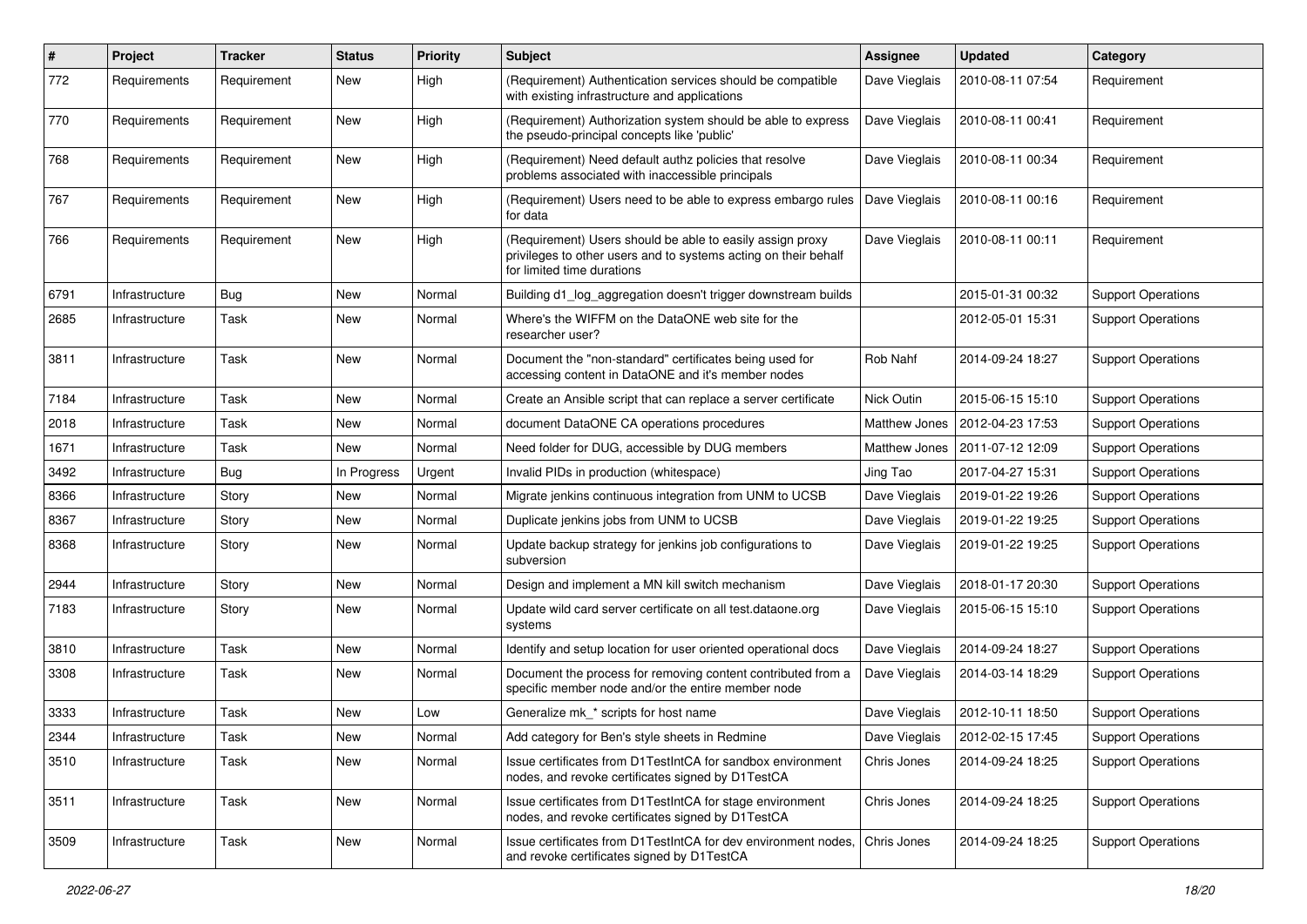| #    | Project             | <b>Tracker</b> | <b>Status</b> | <b>Priority</b> | <b>Subject</b>                                                                           | Assignee            | <b>Updated</b>   | Category                  |
|------|---------------------|----------------|---------------|-----------------|------------------------------------------------------------------------------------------|---------------------|------------------|---------------------------|
| 6394 | Infrastructure      | Task           | New           | Normal          | Resolve SSL certificate connection errors for UNM Epscor Tier<br>4 MN in development     | Chris Jones         | 2014-09-18 18:39 | <b>Support Operations</b> |
| 3905 | Infrastructure      | Task           | In Progress   | Normal          | Sort out shell logins for splunk system                                                  | <b>Bruce Wilson</b> | 2013-08-23 13:27 | <b>Support Operations</b> |
| 8866 | Infrastructure      | <b>Bug</b>     | New           | Normal          | Java client tools should set a custom user agent string                                  |                     | 2020-07-15 22:43 |                           |
| 8853 | Infrastructure      | Story          | New           | Normal          | Make cn.resolve smarter                                                                  |                     | 2019-11-15 16:50 |                           |
| 8848 | Infrastructure      | Story          | New           | Normal          | A minor difference of annotation index between CN and MN                                 |                     | 2019-11-01 21:37 |                           |
| 8844 | Member Nodes        | <b>Bug</b>     | New           | Normal          | Server certificate is expired                                                            |                     | 2019-10-08 18:27 |                           |
| 8846 | Member Nodes        | Bug            | New           | Normal          | TFRI node unresponsive                                                                   |                     | 2019-10-08 15:26 |                           |
| 8845 | Member Nodes        | <b>Bug</b>     | New           | Normal          | Server is returning a 500 error.                                                         |                     | 2019-10-08 15:20 |                           |
| 8843 | Member Nodes        | Bug            | New           | Normal          | Server certificate is expired                                                            |                     | 2019-10-08 15:14 |                           |
| 8842 | Infrastructure      | Story          | New           | Normal          | Some exceptions in Metacat                                                               |                     | 2019-09-19 17:53 |                           |
| 8828 | Member Nodes        | MNDeployment   | In Review     | Normal          | <b>SESAR</b>                                                                             |                     | 2019-08-01 16:09 |                           |
| 8822 | Infrastructure      | Bug            | New           | Low             | Account queries in STAGE-2 failing from web browser                                      |                     | 2019-06-19 01:44 |                           |
| 8819 | Member Nodes        | Story          | New           | Normal          | IEDA documents not in DataONE                                                            |                     | 2019-06-13 19:20 |                           |
| 8693 | Infrastructure      | Decision       | In Progress   | Low             | Support Google Dataset Search on search.dataone.org via<br>partial server side rendering |                     | 2019-06-06 23:53 |                           |
| 8815 | Infrastructure      | Bug            | New           | Normal          | Investigate and fix failed sync/harvest of doi:10.18739/A2CH48                           |                     | 2019-06-04 23:26 |                           |
| 8810 | CN REST             | Task           | New           | Normal          | Verify configuration of portal certificates                                              |                     | 2019-05-21 13:00 |                           |
| 8809 | CN REST             | Task           | New           | Normal          | Adjust portal properties for certificate configuration                                   |                     | 2019-05-21 12:57 |                           |
| 8808 | Infrastructure      | Task           | New           | Normal          | Remove old versions of Tomcat                                                            |                     | 2019-05-21 12:49 |                           |
| 8807 | Infrastructure      | Task           | New           | Normal          | remove old versions of postgres                                                          |                     | 2019-05-21 12:47 |                           |
| 8806 | Infrastructure      | Story          | New           | Normal          | Cleanup from OS upgrades                                                                 |                     | 2019-05-21 12:45 |                           |
| 8793 | Infrastructure      | Task           | New           | Normal          | Replace ONEMercury installation                                                          |                     | 2019-05-01 14:04 |                           |
| 8792 | Infrastructure      | Task           | New           | Normal          | Create landing page for redirection from ONEMercury                                      |                     | 2019-05-01 14:03 |                           |
| 8774 | Infrastructure      | Decision       | New           | Normal          | Add new CN format for MPEG-2 or update video/mpeg format<br>to cover MPEG-2              |                     | 2019-03-08 16:03 |                           |
| 5833 | Member Nodes        | Story          | In Progress   | Normal          | GBIF: Developing                                                                         |                     | 2019-02-19 18:24 |                           |
| 8762 | Infrastructure      | Story          | New           | Normal          | Add new formats to CN                                                                    |                     | 2019-02-07 20:03 |                           |
| 5841 | <b>Member Nodes</b> | Task           | New           | Normal          | <b>GBIF: SSL Certificates</b>                                                            |                     | 2019-01-28 14:40 |                           |
| 5838 | Member Nodes        | Story          | New           | Normal          | <b>GBIF: Testing</b>                                                                     |                     | 2019-01-28 14:39 |                           |
| 5867 | Member Nodes        | Story          | New           | Normal          | GBIF: Registration in Production environment                                             |                     | 2019-01-24 17:08 |                           |
| 8727 | Member Nodes        | Story          | In Progress   | Normal          | <b>NCAR Discovery &amp; Assessment</b>                                                   |                     | 2019-01-22 18:34 |                           |
| 8746 | Infrastructure      | Task           | New           | Normal          | Require email address from user when logging in via ORCID                                |                     | 2018-11-16 05:57 |                           |
| 8729 | Member Nodes        | Task           | New           | Normal          | <b>Requirements Analysis</b>                                                             |                     | 2018-10-11 17:24 |                           |